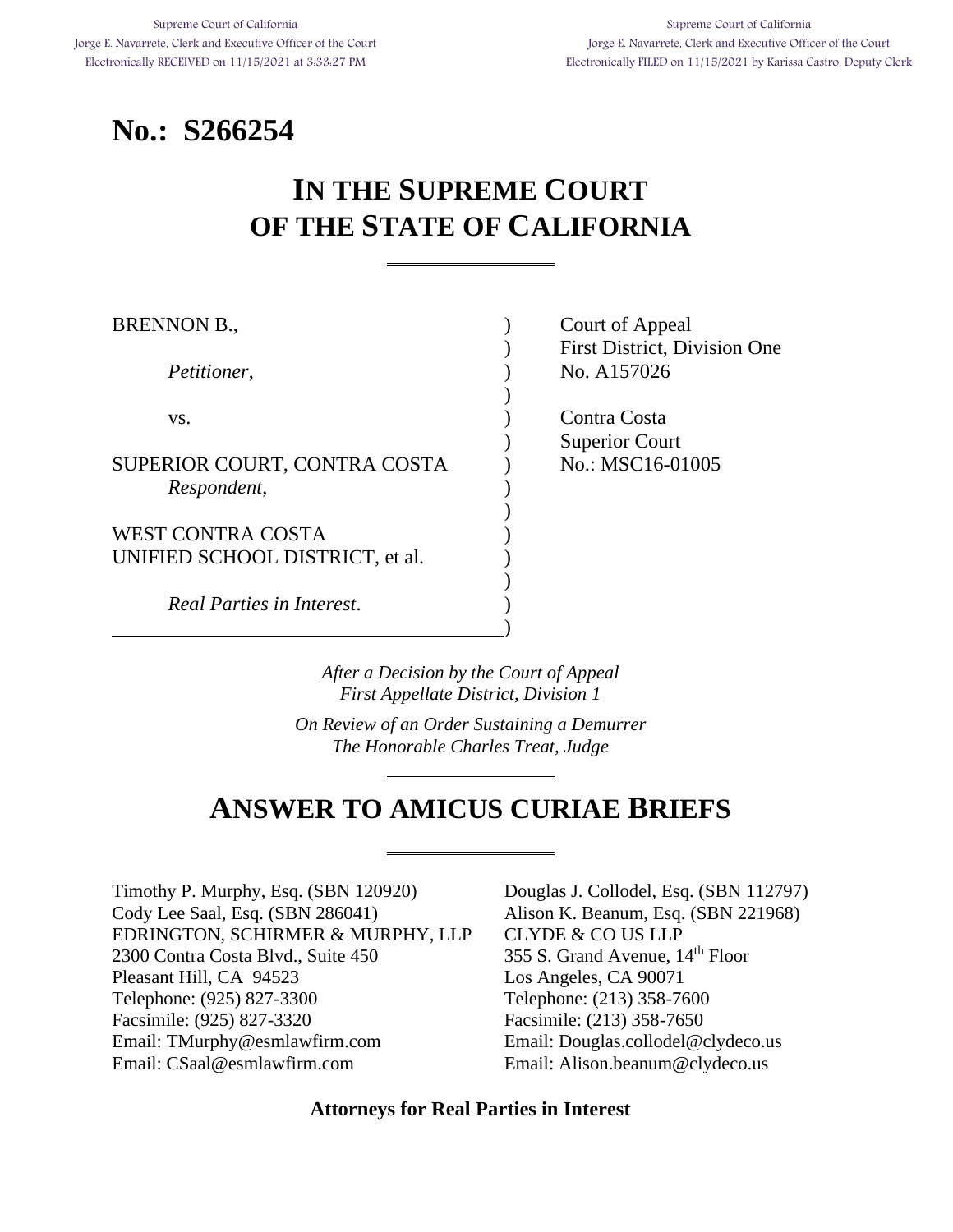# **TABLE OF CONTENTS**

|                                                                                                                                                                         | Page |
|-------------------------------------------------------------------------------------------------------------------------------------------------------------------------|------|
|                                                                                                                                                                         |      |
|                                                                                                                                                                         |      |
|                                                                                                                                                                         |      |
|                                                                                                                                                                         |      |
| Ι.                                                                                                                                                                      |      |
| П.                                                                                                                                                                      |      |
| A. Sullivan and its Progeny Can be Rejected; The Act                                                                                                                    |      |
| B. Public Schools and Private Schools Are Fundamentally<br>Different; Only a Private School Can Be Subject                                                              |      |
| C. Subsection (f) of the Unruh Act Was Intended to Capture<br>Architectural Barrier Access Cases Brought Under                                                          |      |
| D. References to Unruh in an Assembly Bill and<br>One Section of The Education Code                                                                                     |      |
| E. Treble Damages are Punitive and Barred from Recovery<br><u>Against Public Schools; Treble Damages Were</u><br><u>Intended to Only be Recovered Against Privately</u> |      |
| F. Statistical/Demographic Information<br><u>Only Emphasizes the Importance of Allocating and</u><br>Preserving Public School Resources.  17                            |      |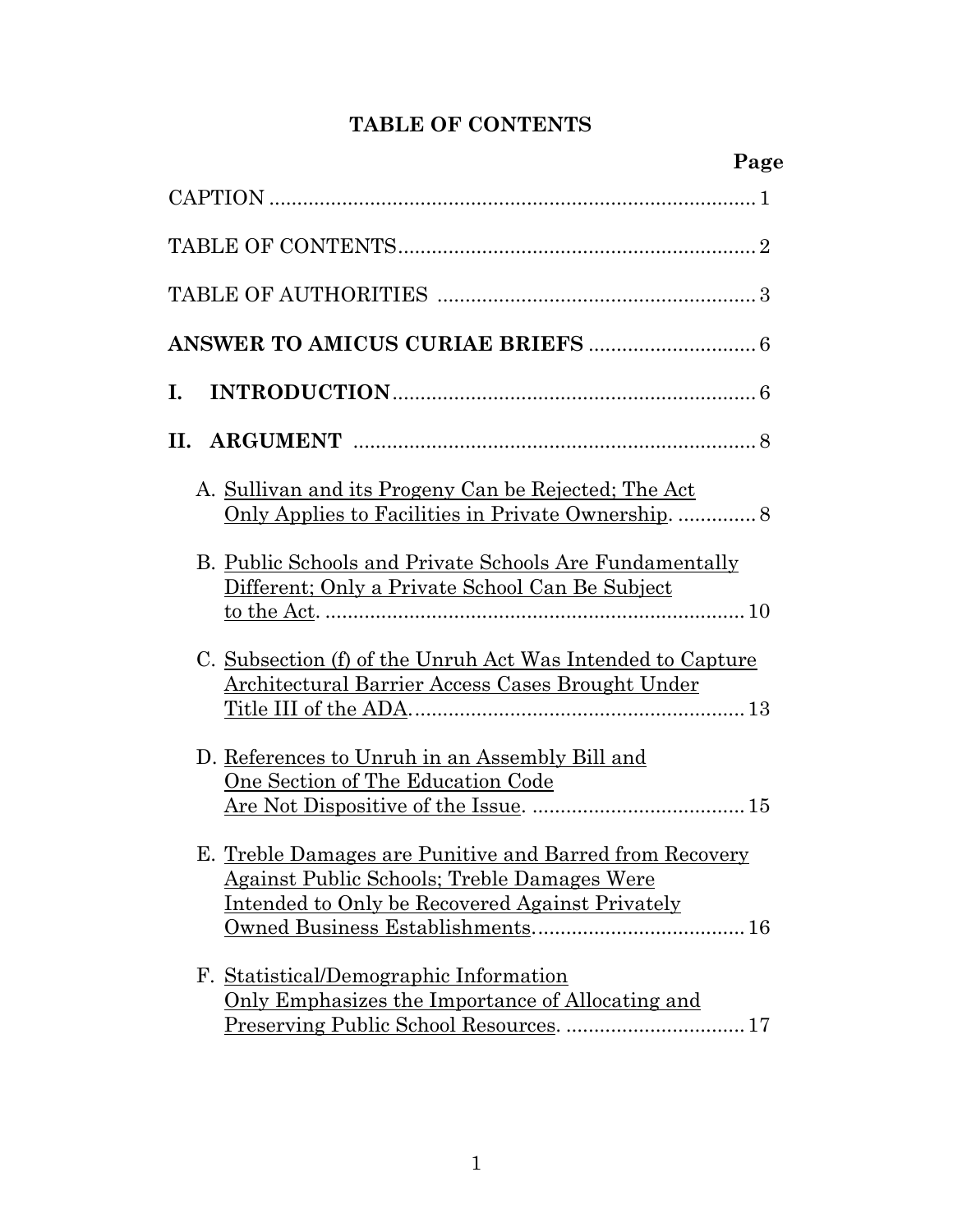| G. Numerous Legal Remedies Exist for the               |  |
|--------------------------------------------------------|--|
| Protection of Vulnerable Student Populations in Public |  |
| Schools; the Unruh Act is Not One of Them.  18         |  |
|                                                        |  |
|                                                        |  |
|                                                        |  |
|                                                        |  |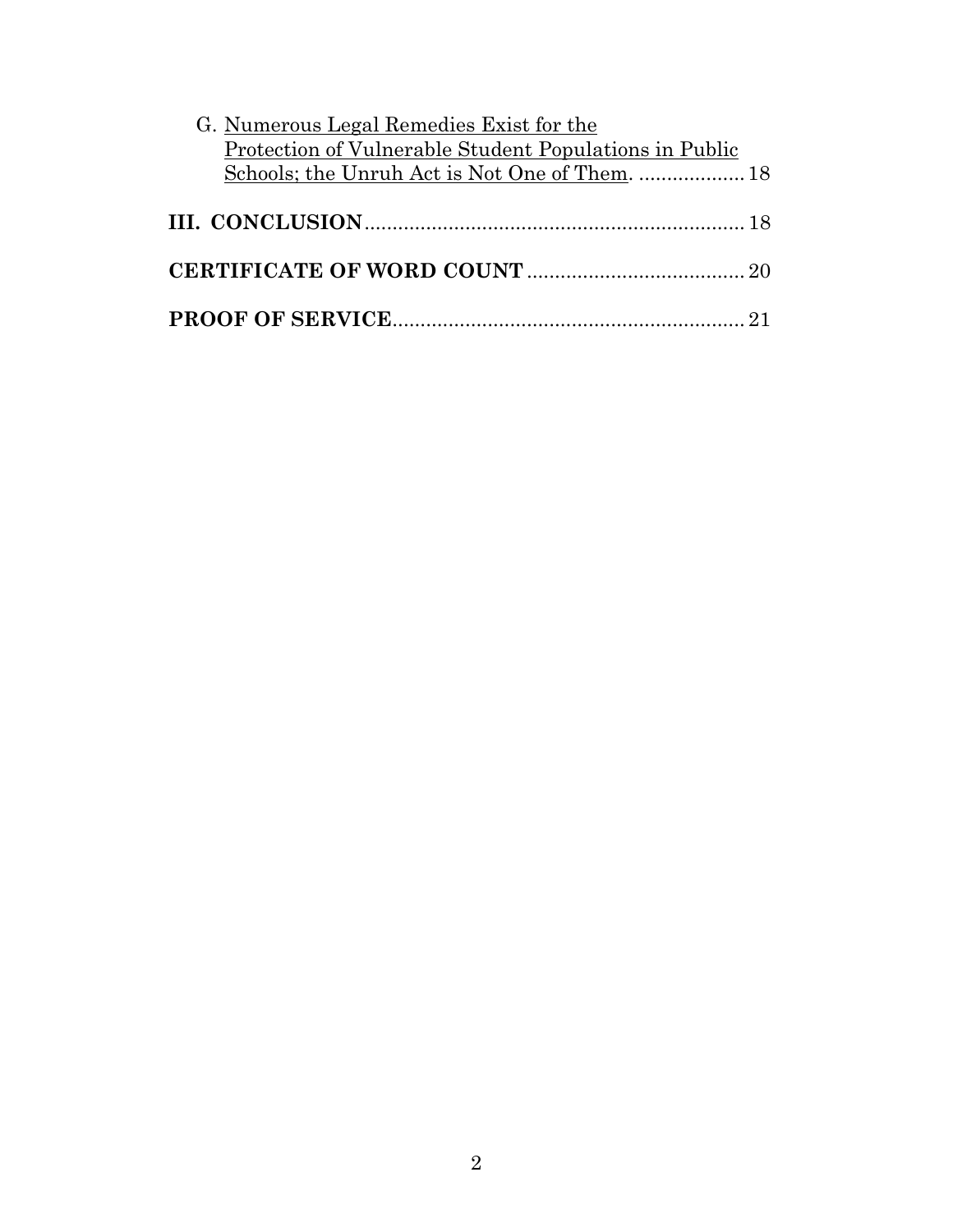# **TABLE OF AUTHORITIES**

# **Cases** Page

# **State Cases**

| Alcorn v. Anbro Engineering, Inc.                                                                                        |
|--------------------------------------------------------------------------------------------------------------------------|
| Brennon B. v. Superior Court of Contra Costa County                                                                      |
| City of Sanger v. Superior Court                                                                                         |
| Doe v. California Lutheran High School Ass.<br>$(2009)$ 170 Cal.App.4 <sup>th</sup> 828 ( <i>California Lutheran</i> )11 |
| Ellerbee v. County of Los Angeles                                                                                        |
| Gates v. Superior Court                                                                                                  |
| Harris v. Capital Growth Investors XIV                                                                                   |
| Hoff v. Vacaville Unified School Dist.                                                                                   |
| <i>Isbister v. Boys' Club of Santa Cruz, Inc.</i>                                                                        |
| Los Angeles Unif. Sch. Dist. v. Superior Court<br>of Los Angeles (Doe)                                                   |
|                                                                                                                          |
| Munson v. Del Taco, Inc.                                                                                                 |
|                                                                                                                          |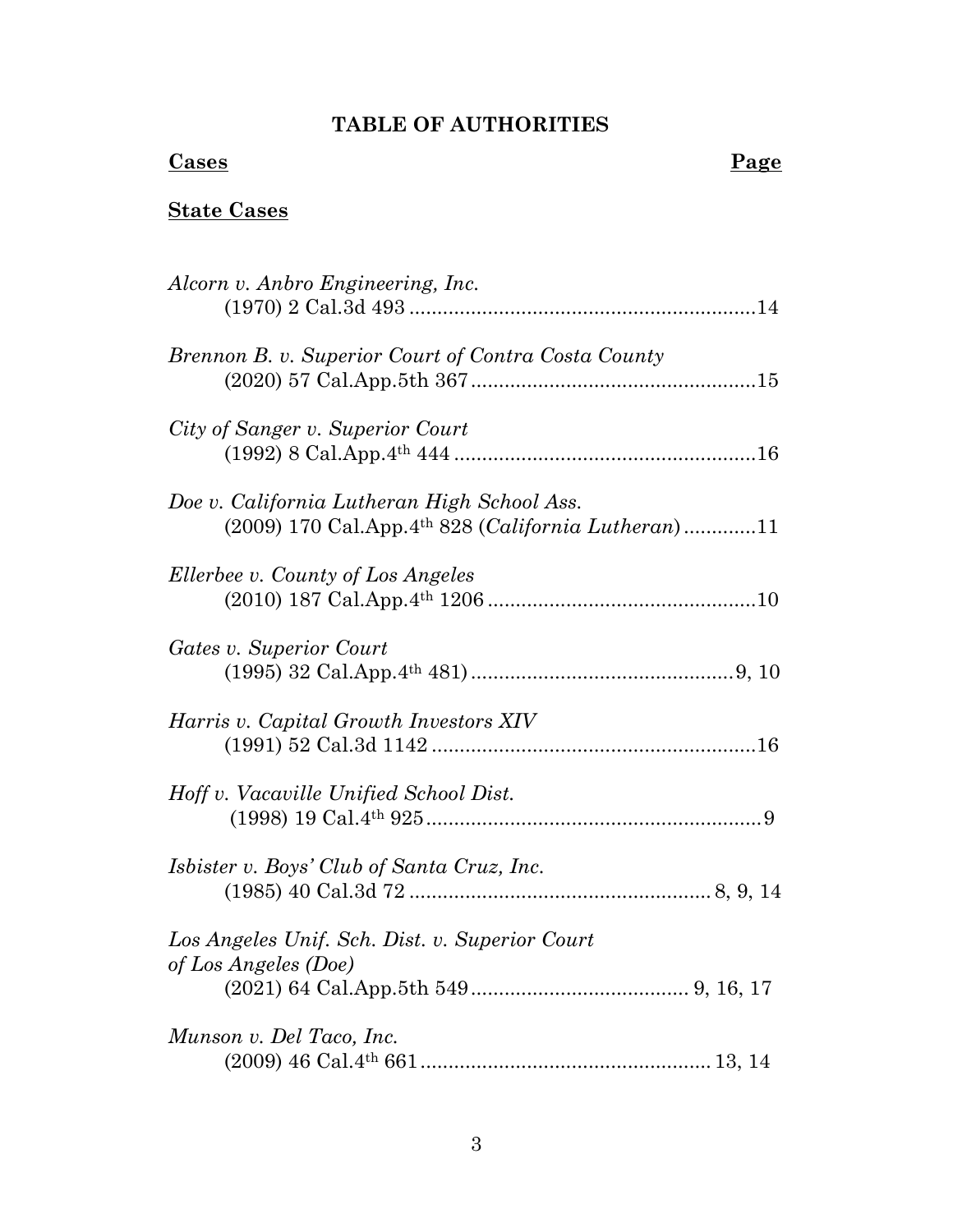| Rojo v. Kliger                                                        |
|-----------------------------------------------------------------------|
|                                                                       |
| San Mateo Union High School Dist. v. County of San Mateo              |
|                                                                       |
| State ex rel. Dept. of California Highway Patrol v. Superior<br>Court |
|                                                                       |
| United States v. Nordic Village, Inc.                                 |
|                                                                       |
| Visalia Unified School District v. Superior Court                     |
|                                                                       |
| Wells v. One2One Learning Foundation                                  |
|                                                                       |
| X.M. v. Superior Court of San Bernadino County                        |
| (Hesperia Unified School District)                                    |
|                                                                       |
| <b>Federal Cases</b>                                                  |
|                                                                       |
| Bass v. County of Butte                                               |
|                                                                       |
| Sullivan v. Vallejo City Unified Sch. Dist.                           |

(E.D. Cal. 1990) 731 F. Supp. 947.......................................8

# **California State Statutes**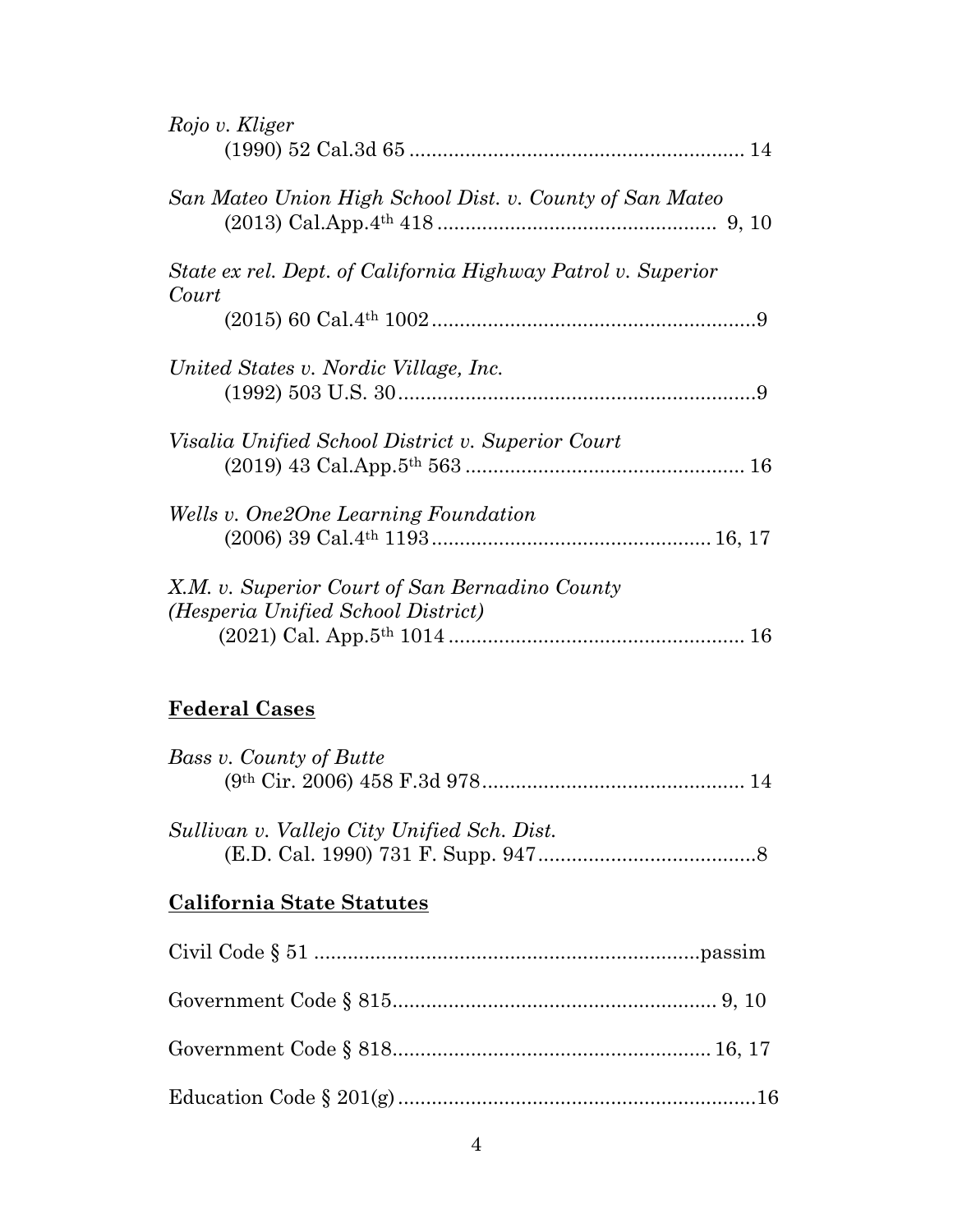# **State Statutory Record**

Stats. 2015, Ch. 690, Sec. 222 ..................................................... 15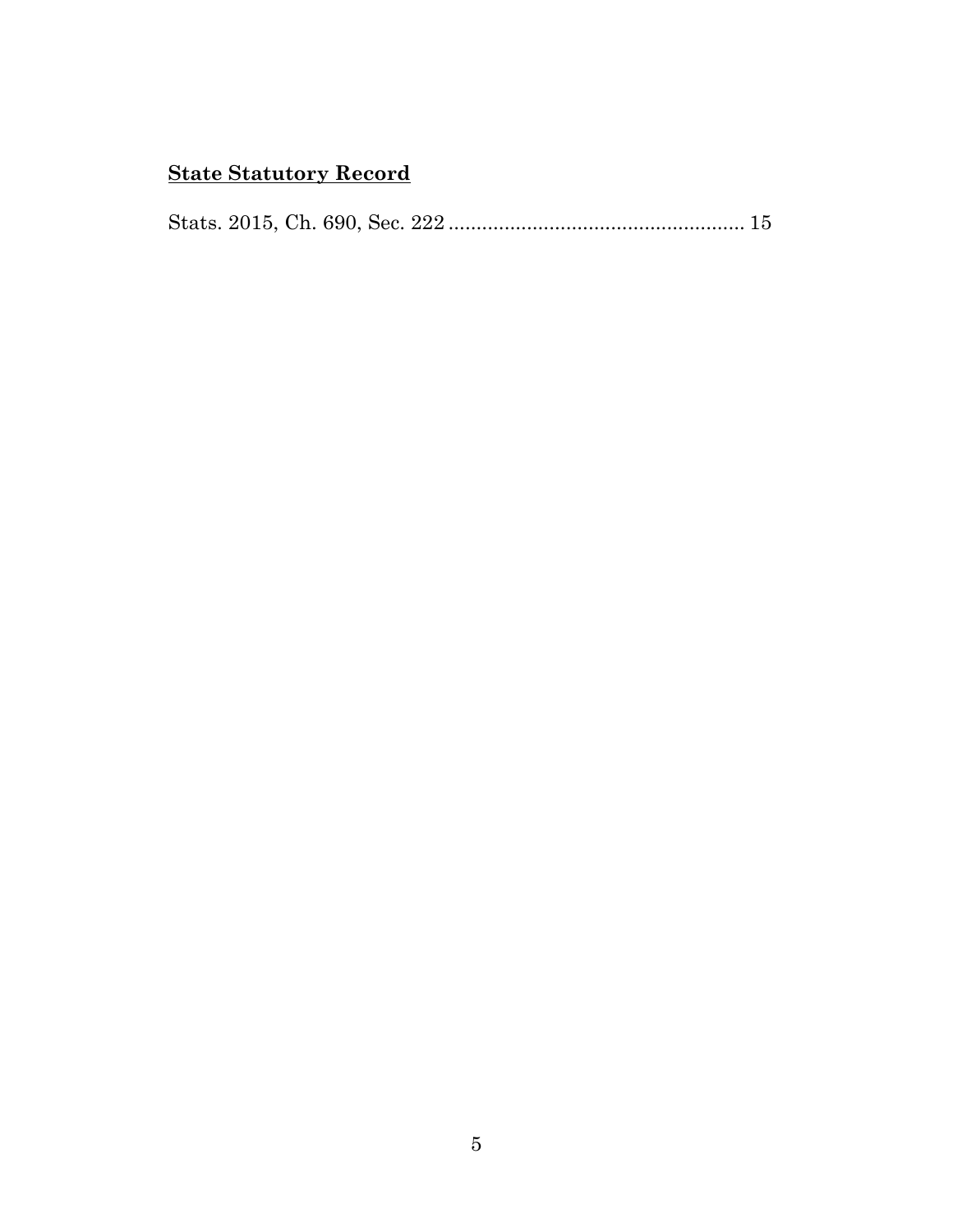#### **ANSWER TO AMICUS CURIAE BRIEFS**

#### **I. INTRODUCTION**

Real Parties in Interest hereby respond to the Amicus Curiae Briefs submitted by Amicus parties in support of Petitioner.<sup>1</sup> Nothing raised in the briefs by Amicus parties for Petitioner change the only reasonable conclusion that this Court can draw: that public school districts are not "business establishments" subject to Unruh Act liability, whether under subsection (b) or (f) of the Act. Public school districts are state actors entitled to governmental immunity as nothing in Civil Code Section 51, its Legislative history, or this Court's precedent,

<sup>1</sup> Disability Rights Education & Defense Fund (DREDF); Consumer Attorneys of California (CAOC); AIDS Legal Referral Panel, Arc of California, Association for Higher Education and Disability, California Association for Parent-Child Advocacy, Civil Rights Education and Enforcement Center, Communication First, Disability Rights Advocates, Disability Rights California, Disability Rights Legal Center, Impact Fund, Legal Aid at Work, Mental Health Advocacy Services, and Public Law Center); American Civil Liberties Union of Southern California, ACLU of Northern California, ACLU of San Diego and Imperial Counties, Alliance for Children's Rights, California Rural Legal Assistance, Collective for Liberatory Lawyering, East Bay Community Law Center, Equal Justice Society, Law Foundation of Silicon Valley, Lawyers' Committee for Civil Rights of the San Francisco Bay Area, Learning Rights Law Center, National Center for Youth Law, Neighborhood Legal Services of Los Angeles County, Public Advocates, Inc., Public Counsel, and Youth Justice Education Clinic-Loyola Law School.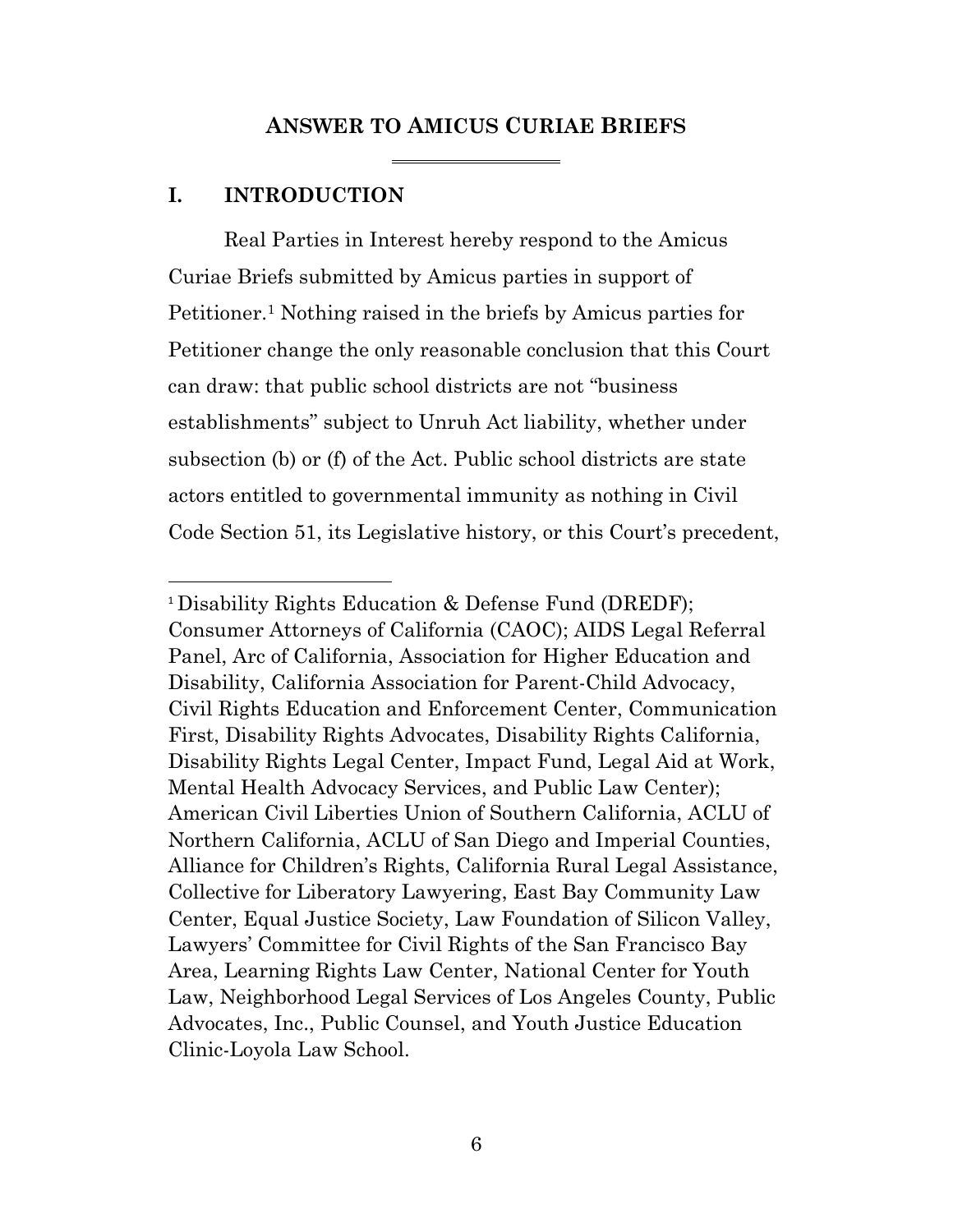support application of the Act (or its treble damages remedy) to public schools. The Act was always intended to apply only to privately held businesses that engage in transactions and services with the general public (i.e., places of public accommodation – which a public school district is not).

Federal district court cases interpreting the Unruh Act can be disregarded, as well as interpretations by other state agencies or private groups.<sup>2</sup> Before this Court is an issue of first impression, which only this Court can decide. This Court's precedent, and the Legislative history behind the creation and purpose of the Unruh Act, dictate that the Act must be interpreted to only apply to privately owned business establishments – not governmental entities. Public school districts act as public servants in the provision of free and public education and are a fundamental pillar in our State's infrastructure, carrying out a duty mandated by the California Constitution. Application of the Act to public schools would constitute an impermissible expansion of the statute, infringe on the State's sovereign immunity, and violate the public policies of this state.

As set forth herein, Real Parties in Interest respectfully request that this Court render an opinion that affirms the ruling of the First District Court of Appeal.

<sup>2</sup> Also to be disregarded are prior settlements involving antidiscrimination claims and/or Unruh Act claims, as they have no bearing on the legal issues before this Court.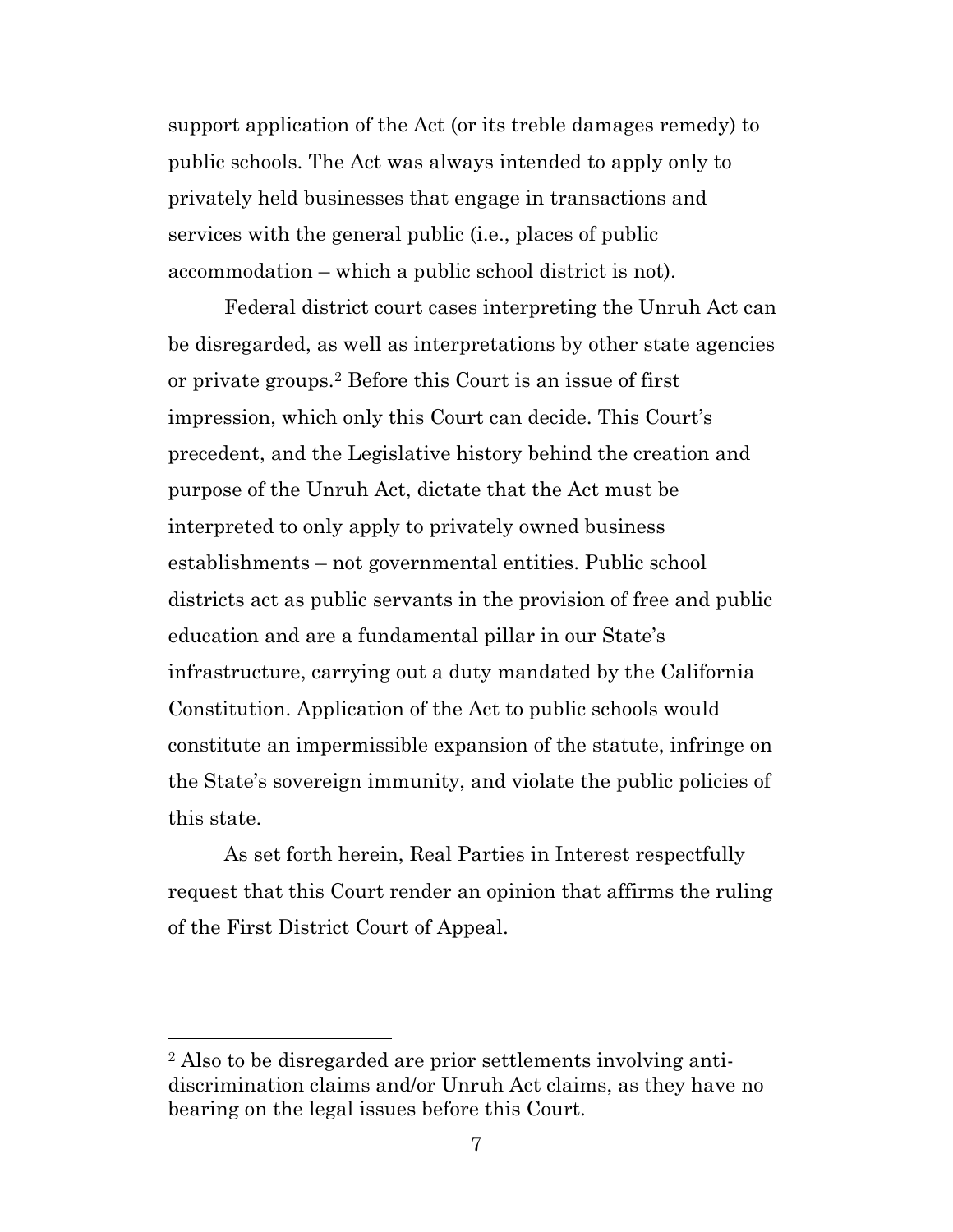#### **II. ARGUMENT**

### **A.** *Sullivan* **and its Progeny Can be Rejected; The Act Only Applies to Facilities in Private Ownership.**

While California's Attorney General in 1989 may have participated as Amicus Curiae in the *Sullivan* case (a 1990 federal district court case) and may have provided the federal district court with analysis on this issue (notably absent here), the district court ultimately rested its decision on the single admonition that the term "business establishment" be interpreted in the broadest sense possible. (*Sullivan v. Vallejo City Unified School Dist.* (E.D. Cal. 1990) 731 F.Supp. 947, 952- 3.) Aside from cursory reference to this Court's decisions in *Isbister* and *O'Connor*, no further analysis was set forth. (*Id.*) All subsequent federal district cases simply cite to *Sullivan* and contain no meaningful analysis – or no analysis at all. These federal district court cases that give flippant consideration of the issue are not binding and can be rejected.

While the term "business establishment" indeed must be interpreted in the broadest sense possible, this is to ensure that any and all *privately owned businesses* that engage in services and accommodations with the public are properly subject to the Act. As this Court stated in *Isbister,* "[t]he Act is this state's bulwark against arbitrary discrimination in places of public accommodation. **Absent the principle it codifies, thousands of facilities** *in private ownership***,** *but otherwise open to the public,* **would be free under state law to exclude people for invidious reasons like sex, religion, age, and even race."**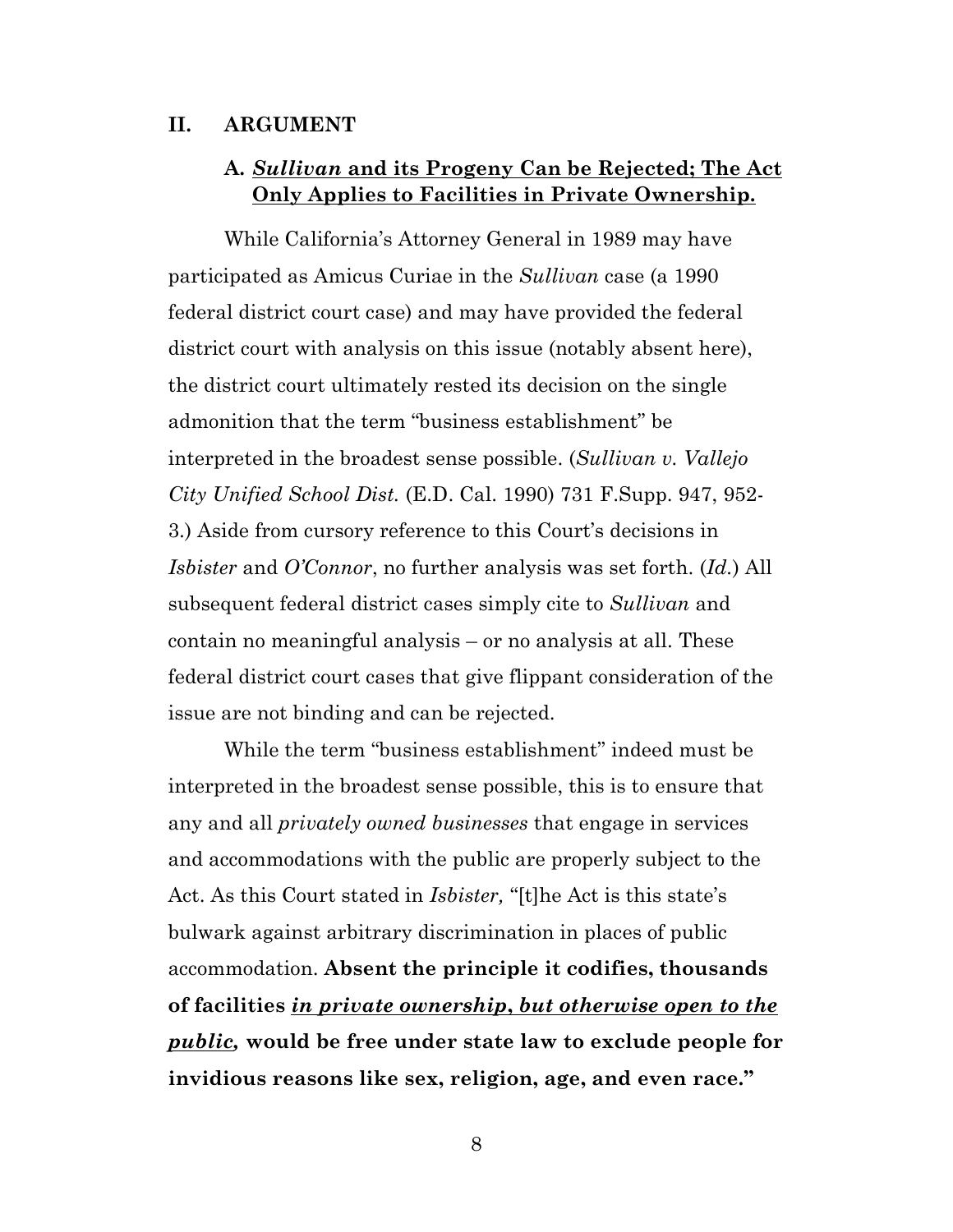(*Isbister v. Boys Club of Santa Cruz, Inc.* (1985) 40 Cal.3d 72, 75- 76)(emphasis added).)

The term "business establishment" cannot be interpreted so broadly as to encompass any and every entity of any kind whatsoever – as doing so would eviscerate the plain meaning of the term "business establishment," rendering the term meaningless and superfluous. If the Legislature intended for the Act to apply to any and all establishments and facilities, in public or private ownership, whether state actor or private actor (thereby creating a private right of action against the State), the Legislature would have clearly said so. Indeed, "[s]overeign immunity is the rule in California" and if the Legislature intended to create governmental liability, it would have created a statutory basis for it. (*San Mateo Union High School Dist. v. County of San Mateo* (2013) Cal.App.4th 418, 427; *Los Angeles Unified School Dist. v. Superior Court (Doe)* (2021) 64 Cal.App.5th 549, 554-555; *State ex rel. Dept. of California Highway Patrol v. Superior Court* (2015) 60 Cal.4th 1002, 1009, citing, Gov. Code § 815; *Hoff v. Vacaville Unified School Dist.* (1998) 19 Cal.4th 925, 932.) Civil Code Section 51 contains no such language. And sovereign immunity "must be construed strictly in favor of the sovereign." (*United States v. Nordic Village Inc.* (1992) 503 U.S. 30, 34.)

Public entities, including public school districts, are entitled to immunity absent a statute specifically declaring them liable. (*San Mateo, supra,* at p. 427-428; Gov. Code § 815; see also, *Gates v Superior Court* (1995) 32 Cal.App.4th 481, 508-510

9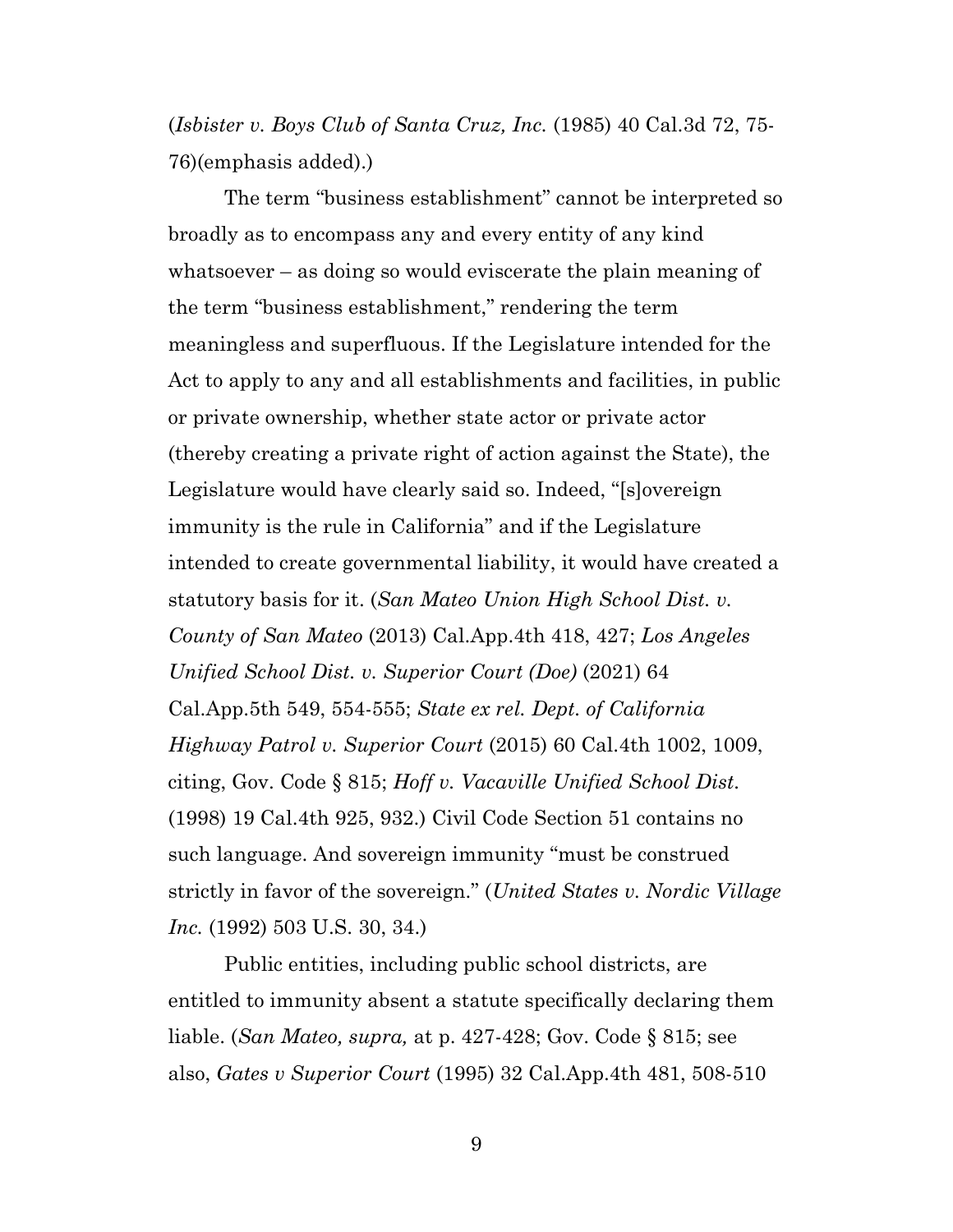["[T]he general rule is that governmental immunity will override a liability created by a statute outside of the Tort Claims Act. Further, unless an immunity otherwise provides, the governmental tort immunities apply to intentional tortious conduct."].)

The immunities set forth in the Government Code, including Government Code Section 815, are applicable to the Unruh Act. (*Gates, supra,* 32 Cal.App.4th at p. 513.) Nothing in the Legislative history "suggests that any damage immunity in the Tort Claims Act is inapplicable to an Unruh Act claim" or that the Unruh Act overrides governmental immunity. (See *Id.*)

Moreover, the California Legislature and the California Courts have consistently sought to confine and limit potential governmental liability to rigidly delineated circumstances – not to impermissibly expand the rights of plaintiffs in suits against governmental entities, like public school districts. (*San Mateo, supra,* at p. 428, quoting *Ellerbee v. County of Los Angeles* (2010) 187 Cal.App.4th 1206, 1214.)

# **B. Public Schools and Private Schools are Fundamentally Different; Only a Private School Can Be Subject to the Act**

Public schools are state actors, run by the State, and exist to carry out a constitutional mandate. Private schools are private actors, in private ownership, and exist to serve their own economic interests.

Public schools provide free, public and compulsory education to any and all students within their geographical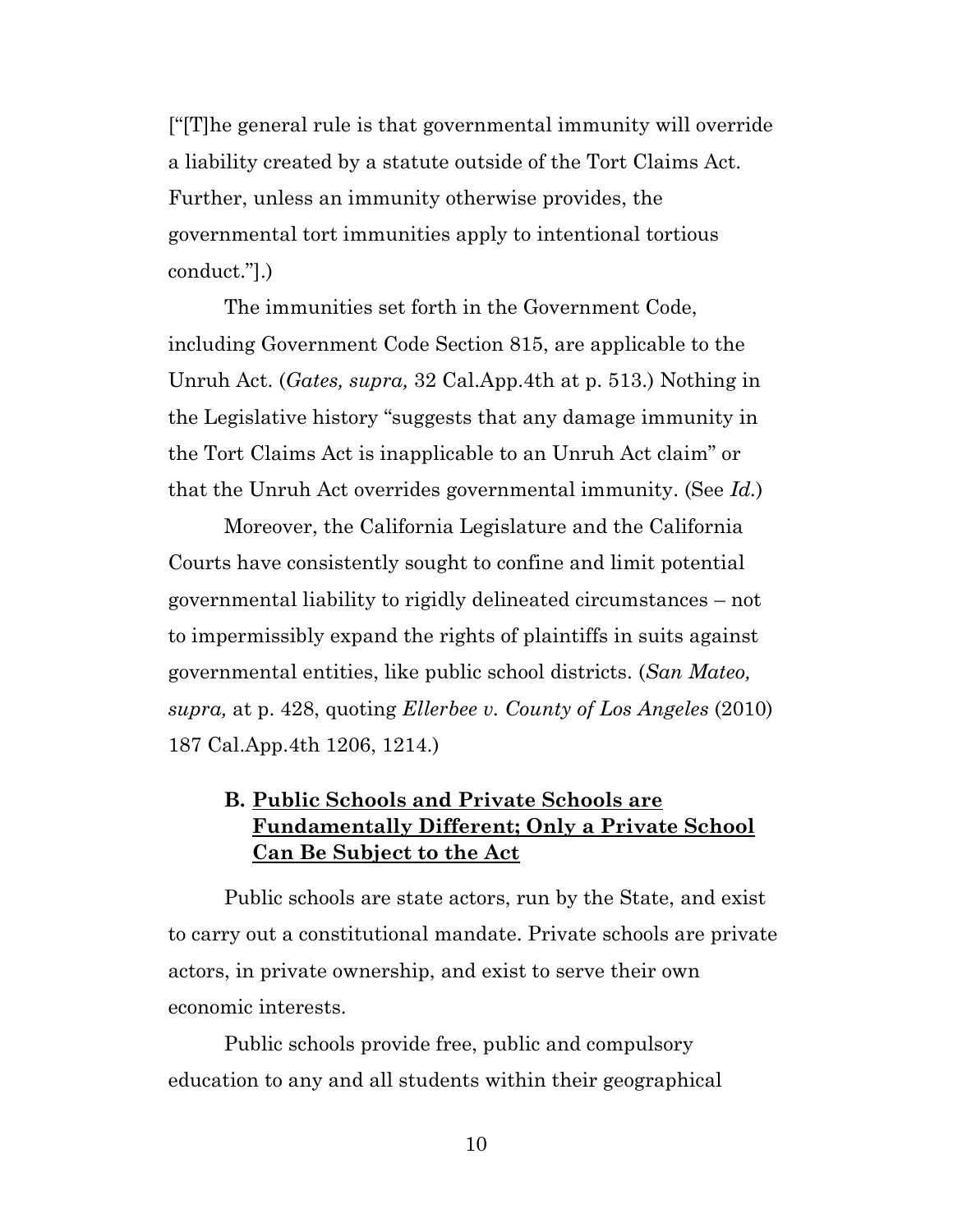boundaries, without exclusion. Private schools charge a tuition and are selective in their membership, free to exclude students whom they believe do not meet their qualifications.

Public schools must be secular and inclusive of all persons regardless of their religious values. Private schools can exist to promote and further a specific sectarian religious belief or a specific national culture, and can limit their membership or affiliations to only those persons with a corresponding religious belief or national derivation.

Private schools are businesses and certainly are encompassed by the term "business establishment." <sup>3</sup> This is

It does not follow, however, that simply because a public school is non-selective and provides free and public education, it is subject to the Act. Petitioner and his Amicus parties urge that

<sup>3</sup> While *California Lutheran* held that a private *religious* school was not a business establishment, it was because the school inculcated religious values and did not sufficiently engage in business transactions or services with the general public. (*Doe v. California Lutheran High School Assn.* (2009) 170 Cal.App.4th 828.) The private religious school was treated just like the Boys Scouts, in that its primary purpose was the inculcation of a specific set of values, and its engagement with the general public was not sufficient to bring it within the purview of the Act. (*Id.* at 838-840.) In determining whether a particular business is subject to the Act, the analysis turns on the business's primary purpose and whether and to what extent the business engages in transactions with the general public. (*Id.* at 836-841.) Indeed, in the March 24, 1959 amendment, the Legislature stated that "institutions organized primarily for the purpose of, and which practice, the furthering of a specific sectarian religious belief or a specific national culture" are exempt from the Act as they are permitted to "limit their membership or affiliations to only those persons with a corresponding religious belief or national derivation."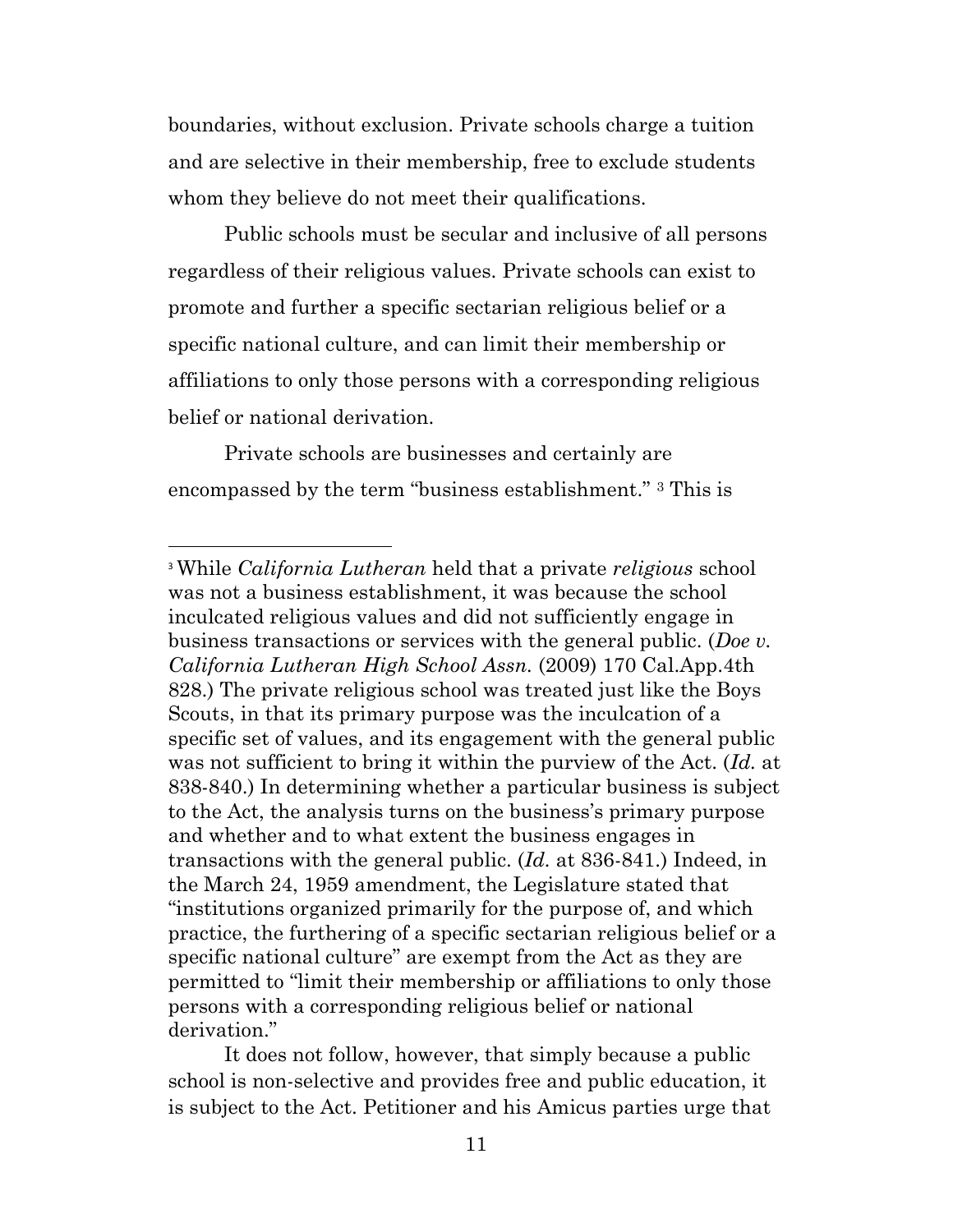confirmed in the Legislative history. The Legislature specifically limited the reference to "schools" to include only "schools which primarily offer business or vocational training" in the May 12, 1959 amendment and June 11, 1959 amendment (just four days prior to ultimately settling on the term "business establishments of every kind whatsoever"). The amendments reflect a purposeful and careful narrowing of the types of "schools" intended to be encompassed by the  $Act - a$  narrowing that specifically excludes public schools run by the State. This makes sense as the Act was always intended to be applied to privately owned institutions, not state actors.

The term "business establishment" correctly reflects the Legislature's intent for the Act to apply only to any and all

public schools are "places of public accommodation" because they are free, non-selective and provide public education. (*See* ACLU Brief, pp. 29-31.) However, Amicus parties also acknowledge that "not all members of the public are welcome on campus." (*See*  DREDF Brief, pp. 43 and 49.) Indeed, a public school is not a place of public accommodation because it is not open to the public at large, members of the general public are not welcome on campus at their leisure, it does not engage in sufficient business transactions with members of the general public (and when it does, it is not in support of its primary purpose for existence), and the students it serves are legally required to be there. Nothing in the Legislative amendments indicate or suggest that the Legislature intended to subject public schools to Unruh Act liability, nor any other governmental, public entity. Thus, both private religious schools and public schools are exempt from the Act, but for very different reasons.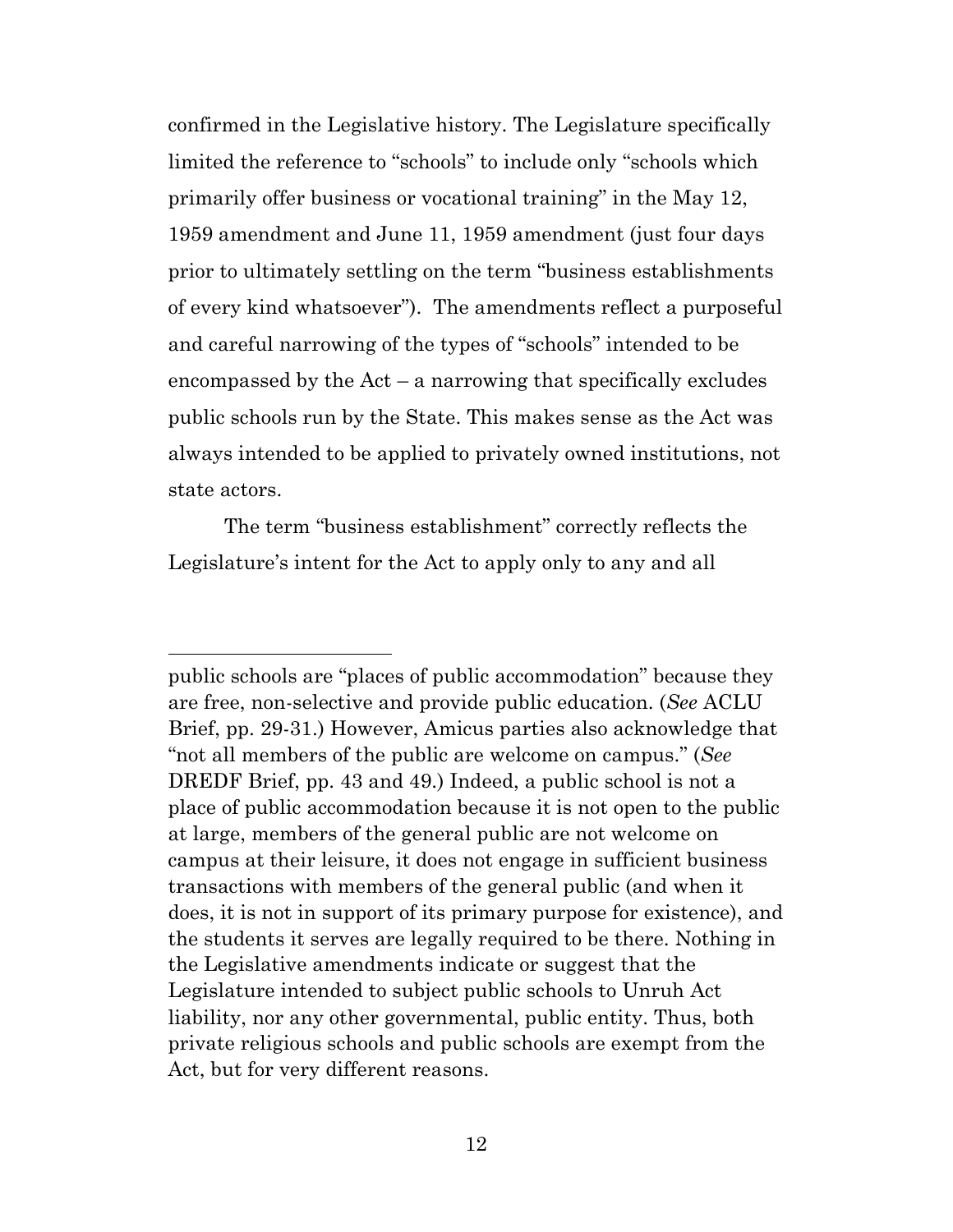businesses in private ownership that provide services and accommodations to the public.

# **C. Subsection (f) of the Unruh Act Was Intended to Capture Architectural Barrier Access Cases Brought Under Title III of the ADA**

The Unruh Act requires proof of intentional discrimination, which is virtually impossible to establish in an architectural barrier access case. Thus, to allow recovery under Unruh in cases involving architectural barriers that limit or exclude access by disabled individuals, such plaintiffs may rely on subsection (f). As this Court explained in *Munson v. Del Taco, Inc.* (2009) 46 Cal.4th 661, 669-670 and 673:

"The ADA's public accommodations provisions are contained in title III of that law (42 U.S.C. §§ 12181– 12189). This part of the ADA prohibits, among other things, the "failure to remove architectural barriers ... in existing facilities ... where such removal is readily achievable." (42 U.S.C. § 12182(b)(2)(A)(iv).) Intentional discrimination need not be shown to establish a violation of the ADA's access requirements, for Congress, in the ADA, sought to eliminate all forms of invidious discrimination against individuals with disabilities, including not only "outright intentional exclusion," but also "the discriminatory effects of architectural, transportation, and communication barriers" and the "failure to make modifications to existing facilities."  $(42 \text{ U.S.C.} \S 12101(a)(5))$ [congressional finding]; see *Lentini v. California Center for the Arts* (9th Cir. 2004) 370 F.3d 837, at pp. 846–847.) Although the Attorney General of the United States may seek damages on the aggrieved person's behalf, in a private action for violation of title III no damages—only injunctive relief—are available. (42 U.S.C. § 12188(a), (b)(2)(B); *Wander v. Kaus* (9th Cir.2002) 304 F.3d 856, 858.)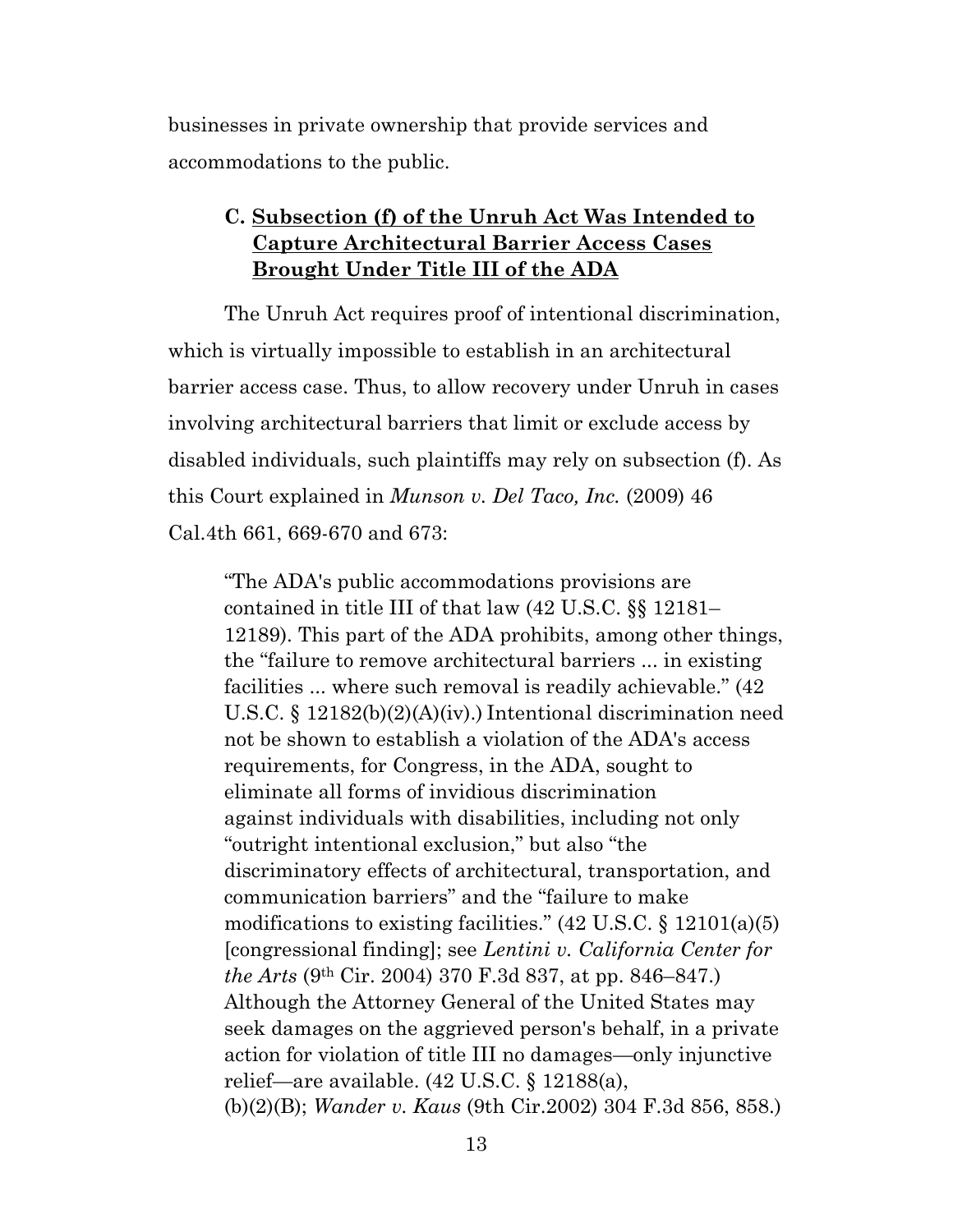"With this background on the statutes involved, the issue is easily framed: May an Unruh Civil Rights Act plaintiff relying on subdivision (f) of section 51 obtain damages for denial of full access to a business establishment in violation of the ADA and the Unruh Civil Rights Act without proof the denial involved intentional discrimination? We conclude that a plaintiff proceeding under section 51, subdivision (f) may obtain statutory damages on proof of an ADA access violation without the need to demonstrate additionally that the discrimination was intentional."

\*\*\*

"The ADA, as explained above, permits a disabled individual denied access to public accommodations to recover damages in a government enforcement action only, not through a private action by the aggrieved person. But by incorporating the ADA into the Unruh Civil Rights Act, California's own civil rights law covering public accommodations, which does provide for such a private damages action, the Legislature has afforded this remedy to persons injured by a violation of the ADA."

This does not mean that *any* violation of the ADA is actionable under Unruh. As this Court explained in *Alcorn v. Anbro Engineering, Inc.* (1970) 2 Cal.3d 493, *Rojo v. Kliger* (1990) 52 Cal.3d 65, 77, and *Isbister, supra,* 40 Cal.3d at p. 83, fn. 12, a violation of Title I of the ADA (which governs employment discrimination) is *not* actionable under Unruh. None of these cases have been overruled.

Reading the above cases together with *Munson* confirm that not all violations of the ADA are incorporated into the Unruh Act. The Ninth Circuit agrees that not any or every violation of the ADA is per se a violation of Unruh. (*Bass v. County of Butte* (9th Cir. 2006) 458 F.3d 978, 982.)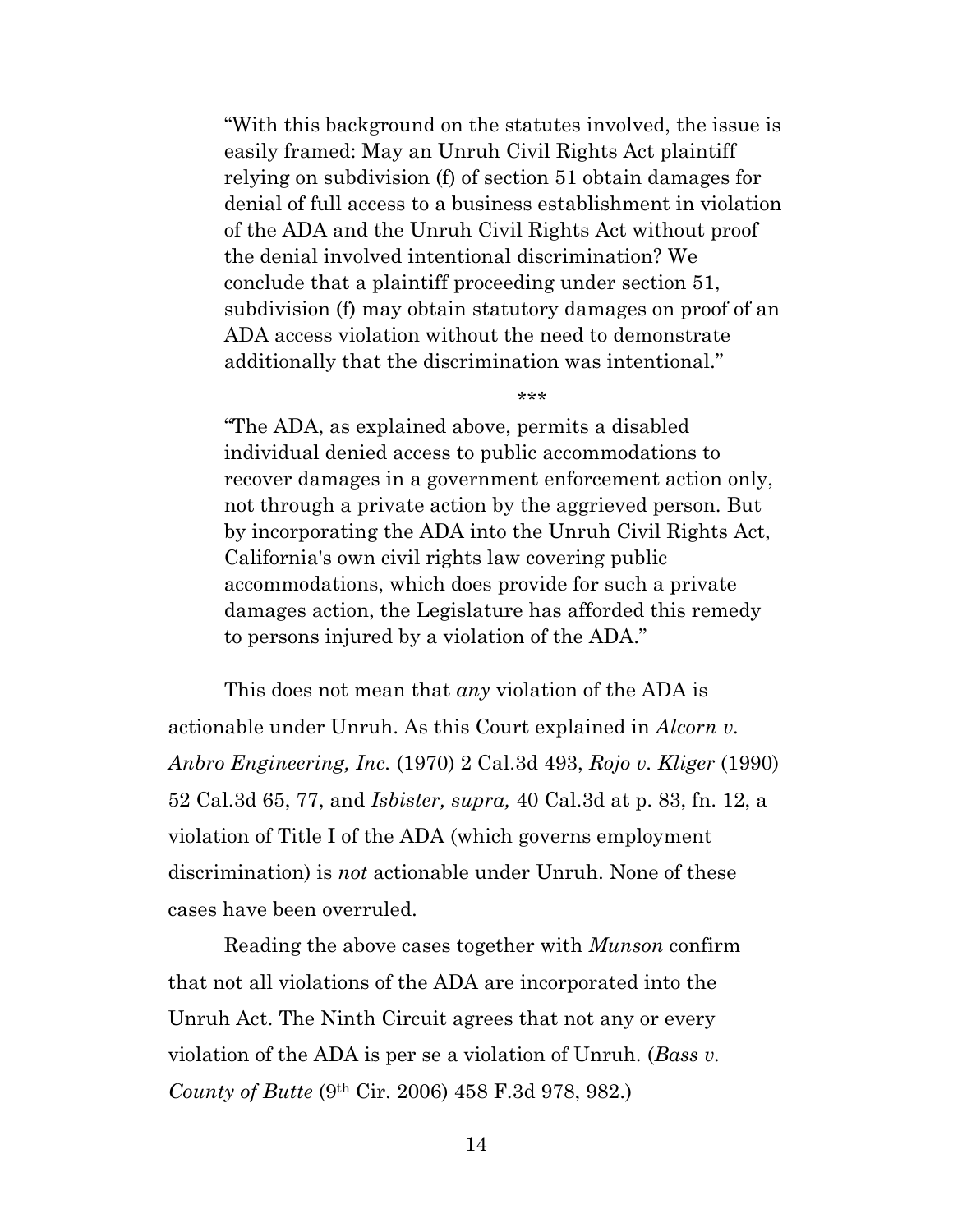The interpretation urged by petitioner and his Amicus support (that any and all violations of the ADA are actionable under Unruh) would, "*as to disability discrimination only*, transform the Unruh Act into a general anti-discrimination statute making any violation of the ADA by any person or entity a violation of the Act." (*Brennon B. v. Superior Court* (1st Dist. 2020) 57 Cal.App.5th 367, 400.) This is not what the Legislature intended. The Legislature did not intend to "profoundly change[ ] the substantive reach of the Unruh Act" and "as to disability discrimination (and only disability discrimination)," disconnect the Act from discrimination by business establishments. (*Id.* at 399.)

# **D. References to Unruh in an Assembly Bill and One Section of the Education Code Are Not Dispositive of the Issue**

While Assembly Bill  $302<sup>4</sup>$  in its introduction, makes passing reference to Unruh's potential application to public schools, the reference was mere dicta, not germane to the Bill's purpose, which was to enact Education Code Section 222 (requiring that reasonable accommodations be made for lactating students). Nothing in Education Code Section 222 makes reference to the Unruh Act. Moreover, nothing in the Bill Analysis history mentions the Unruh Act or its application to public schools. Further, the Legislature took no action to amend or clarify the scope of the Unruh Act within the Civil Code.

<sup>4</sup> Stats. 2015, Ch. 690, Sec. 222.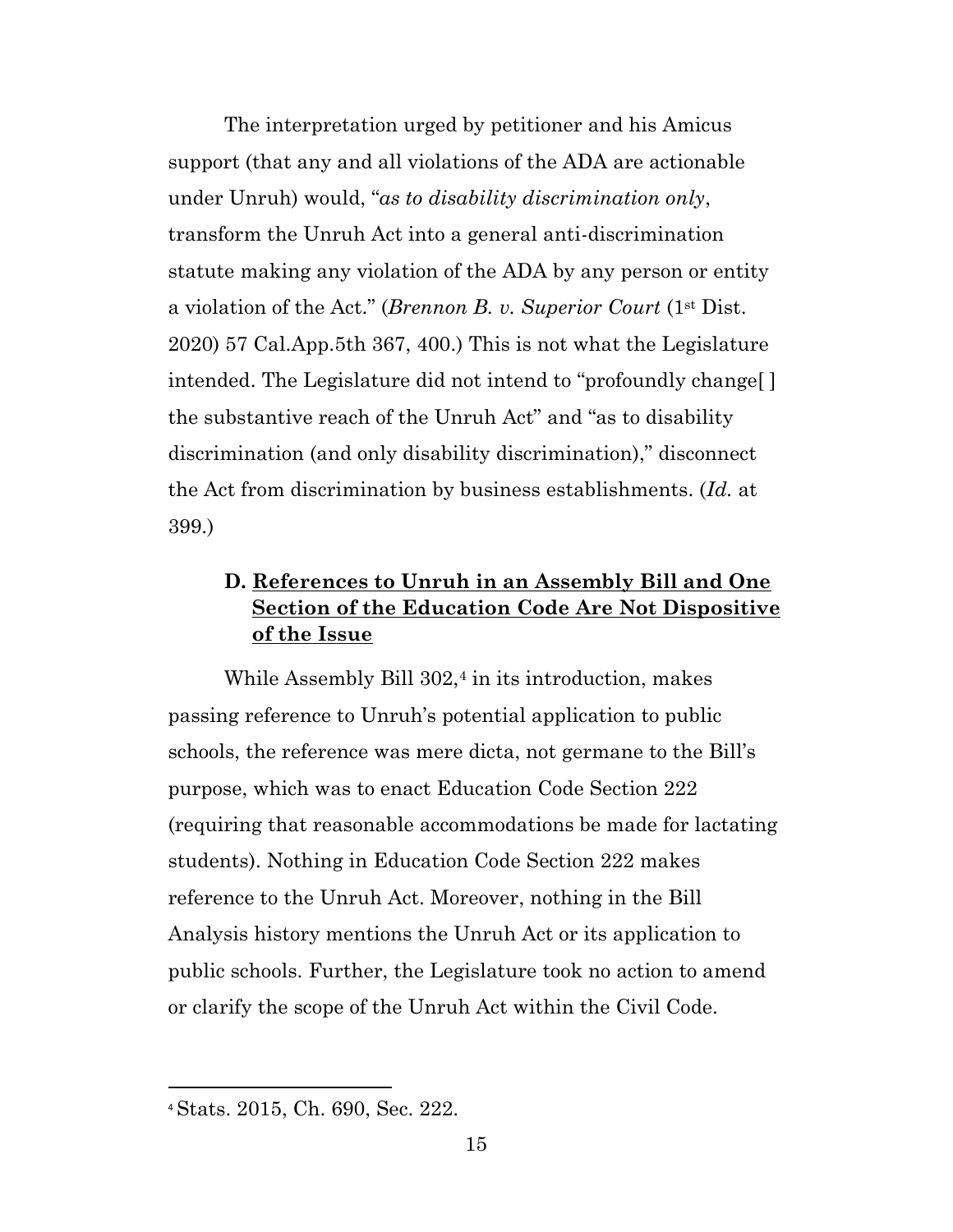The Bill's reference to Unruh is similar to the reference made in Education Code Section 201(g), in that the Legislature intended for the State's anti-discrimination statutes to be interpreted consistently with one another in their protection of vulnerable populations. Neither the Assembly Bill, nor Section  $201(g)$ , are dispositive of the issue before this Court, and their passing references should not be given undue weight.

# **E. Treble Damages are Punitive and Barred from Recovery Against Public Schools; Treble Damages Were Intended to Only be Recovered Against Privately Owned Business Establishments**

Amicus parties in support of Petitioner argue that treble damages are not punitive and thus not barred by Government Code Section 818 – in direct contravention of numerous case authorities. (See Gov. Code § 818; *Wells v. One2One Learning Foundation* (2006) 39 Cal.4th 1164, 1193-1196; *Los Angeles Unified School District v. Superior Court (Doe)* (2021) 64 Cal.App.5th 549; see also *Visalia Unified School District v. Superior Court* (2019) 43 Cal.App.5th 563, 570 quoting *City of Sanger v. Superior Court* (1992) 8 Cal.App.4th 444, 450.)

As recently as September 2021, the Court of Appeal once again held that treble damages are punitive damages, barred by Government Code Section 818, and are not recoverable against a public entity even where the plaintiff is a victim of childhood sexual assault. (*X.M. v. Superior Court of San Bernardino County (Hesperia Unified School District)* (September 16, 2021) 68 Cal.App.5th 1014.) The Court of Appeal further confirmed, in reliance on this Court's decision in *Harris v. Capital Growth*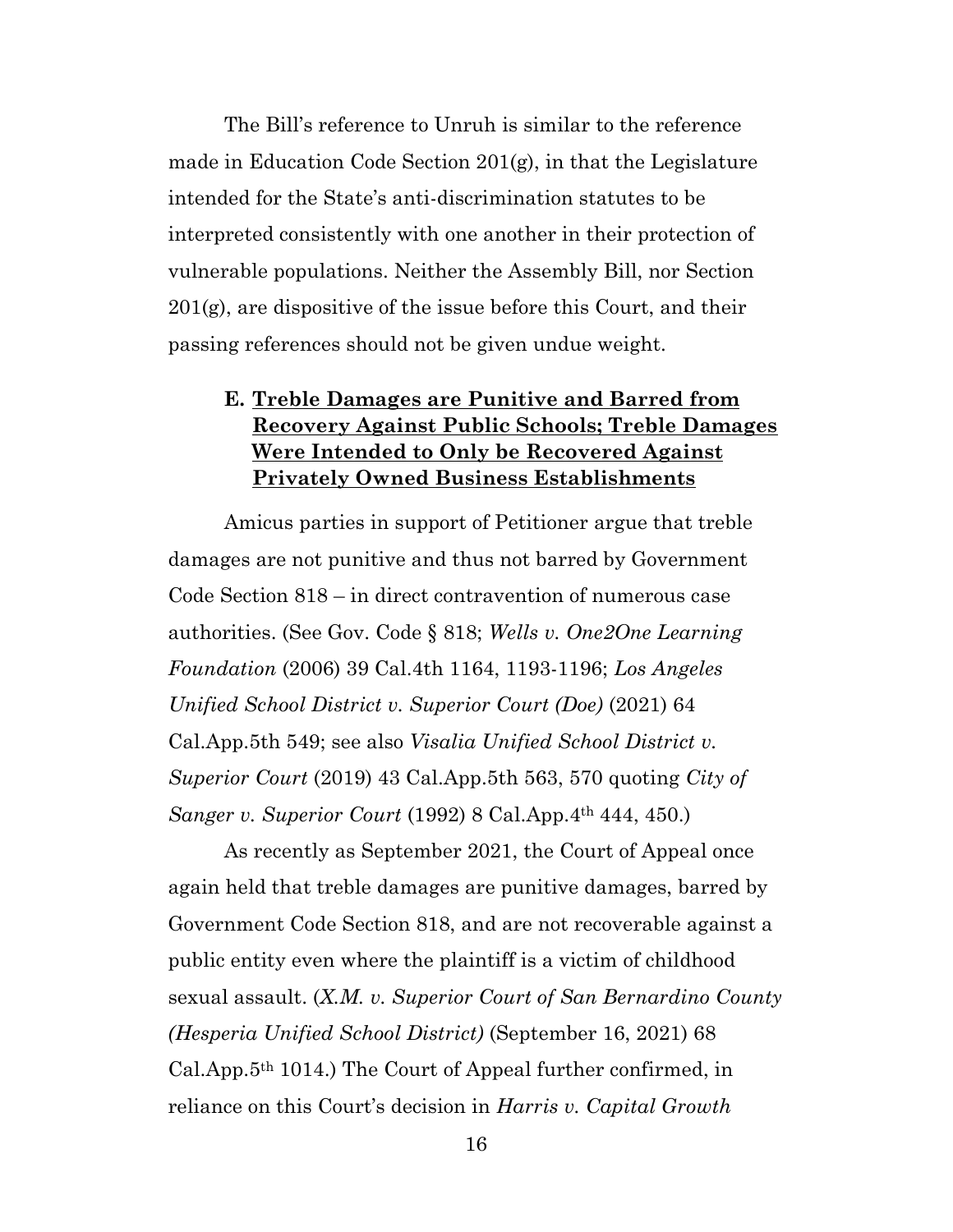*Investors XIV* (1991) 52 Cal.3d 1142 and numerous federal district court decisions, that the treble damages recovery under the Unruh Act, specifically, is punitive and that Government Code Section 818 immunizes public agencies, including public schools, from treble damages under the Unruh Act. (*Id.* at p. 1024.)

In enacting the Unruh Act and its treble damages provision, the Legislature never intended the Act to be applied to public agencies, including public school districts. Moreover, imposing Unruh on public schools and exposing them to treble damages recoveries would infringe on the State's sovereign powers. (*Los Angeles Unified School District v. Superior Court (Doe)* (2021) 64 Cal.App.5th 549; *Wells v. One2One Learning Foundation* (2006) 39 Cal.4th 1164, pp. 1193-1196.).

#### **F. Statistical/Demographic Information Only Emphasizes the Importance of Allocating and Preserving Public School Resources**

Amicus parties in support of Petitioner point to various statistical and demographic information regarding the vulnerable populations that public school districts serve. While none of this information addresses or bears on the legal question before the Court (i.e., whether public school districts are "business establishments" subject to the Act), the information strongly supports the dire need for allocation and preservation of financial resources for public schools, which are indisputably severely underfunded (a further point to which all Amicus parties agree).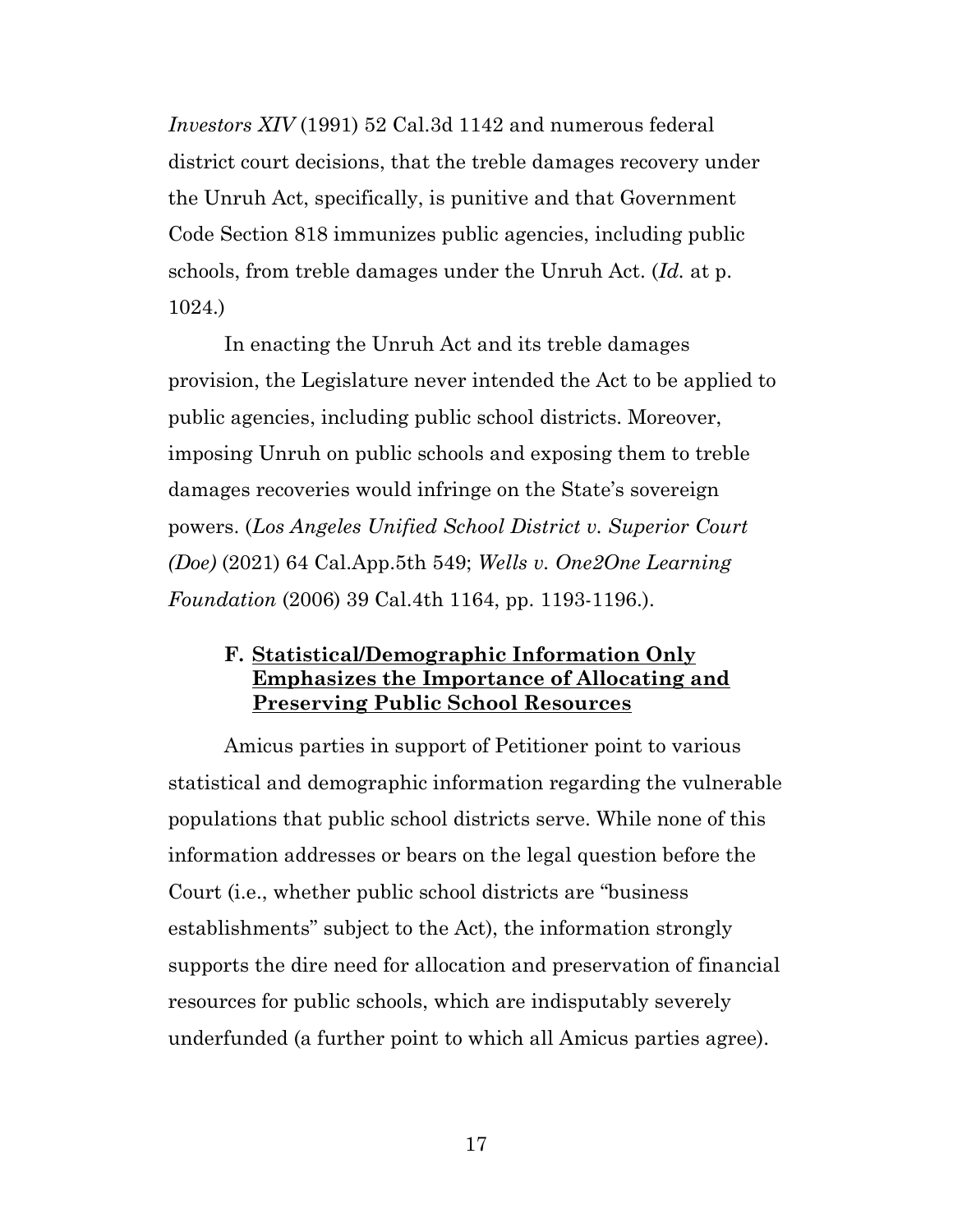### **G. Numerous Legal Remedies Exist for the Protection of Vulnerable Student Populations in Public Schools; the Unruh Act is Not One of Them**

All parties, including all Amicus parties, agree that discrimination against our State's most vulnerable populations is repugnant. Our State's desire to eradicate such reprehensible conduct is codified in numerous state statutes, including within the Education Code and the Government Code – both of which apply to public schools. These statutory frameworks provide generous remedies for victims of discrimination and protect victims of discrimination. No victim of discrimination at a public school is without redress, including monetary relief.

#### **III. CONCLUSION**

Real Parties in Interest respectfully urge this Court to rule that the Unruh Act does not apply to public school districts because public schools are not, and have never been, "business establishments" subject to Unruh Act liability. Public school districts are state actors – they are public, governmental entities carrying out a constitutional mandate and act as public servants in doing so.

Only a "business establishment" is subject to the Act. Further, under subsection (f) of the Act, only a violation of the ADA *by a "business establishment"* is actionable.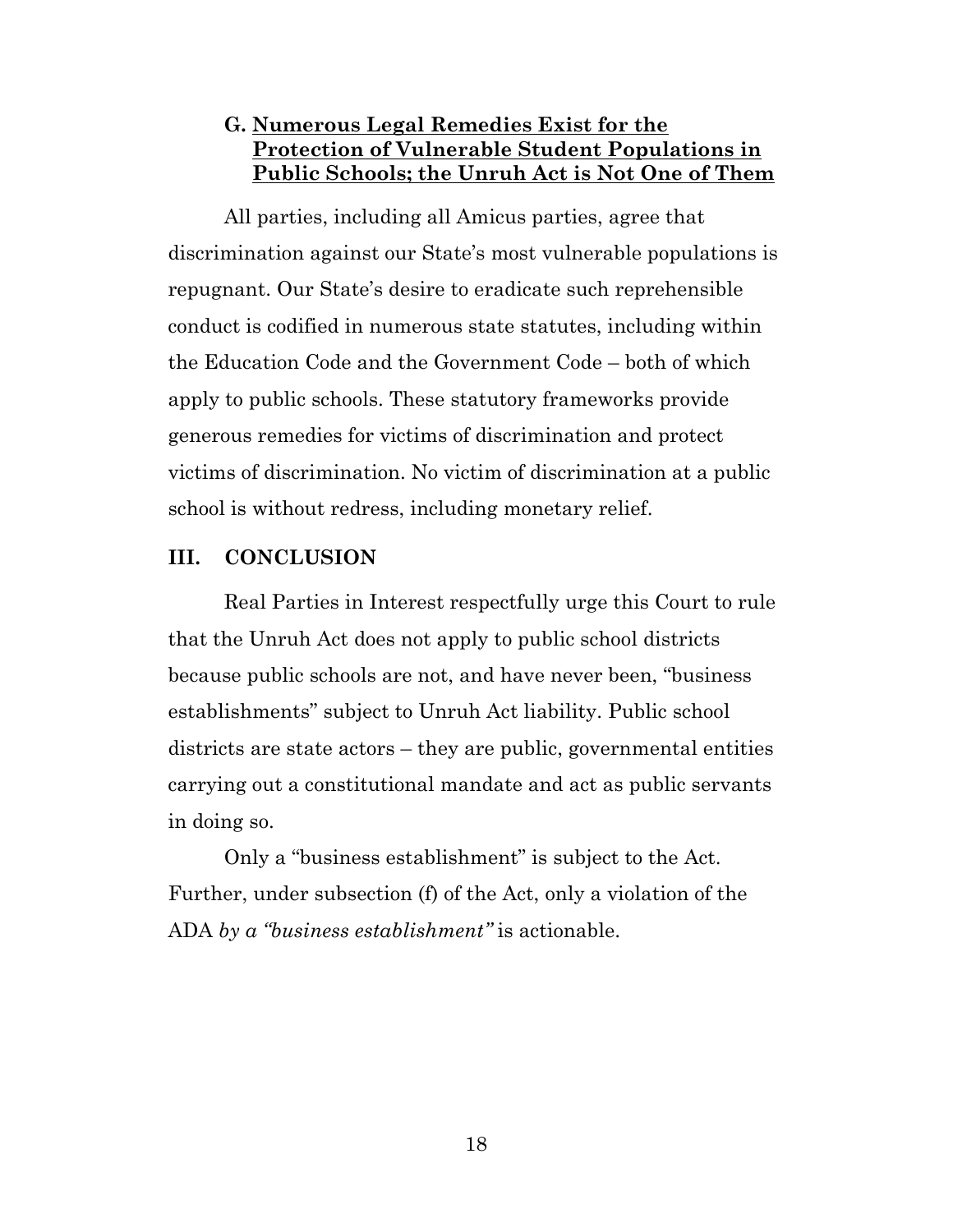Real Parties in Interest respectfully request that this Court AFFIRM the Court of Appeal's well-reasoned decision.

Respectfully submitted,

Dated: November 15, 2021 By: /s/ Cody Lee Saal

Attorney for Real Parties in Interest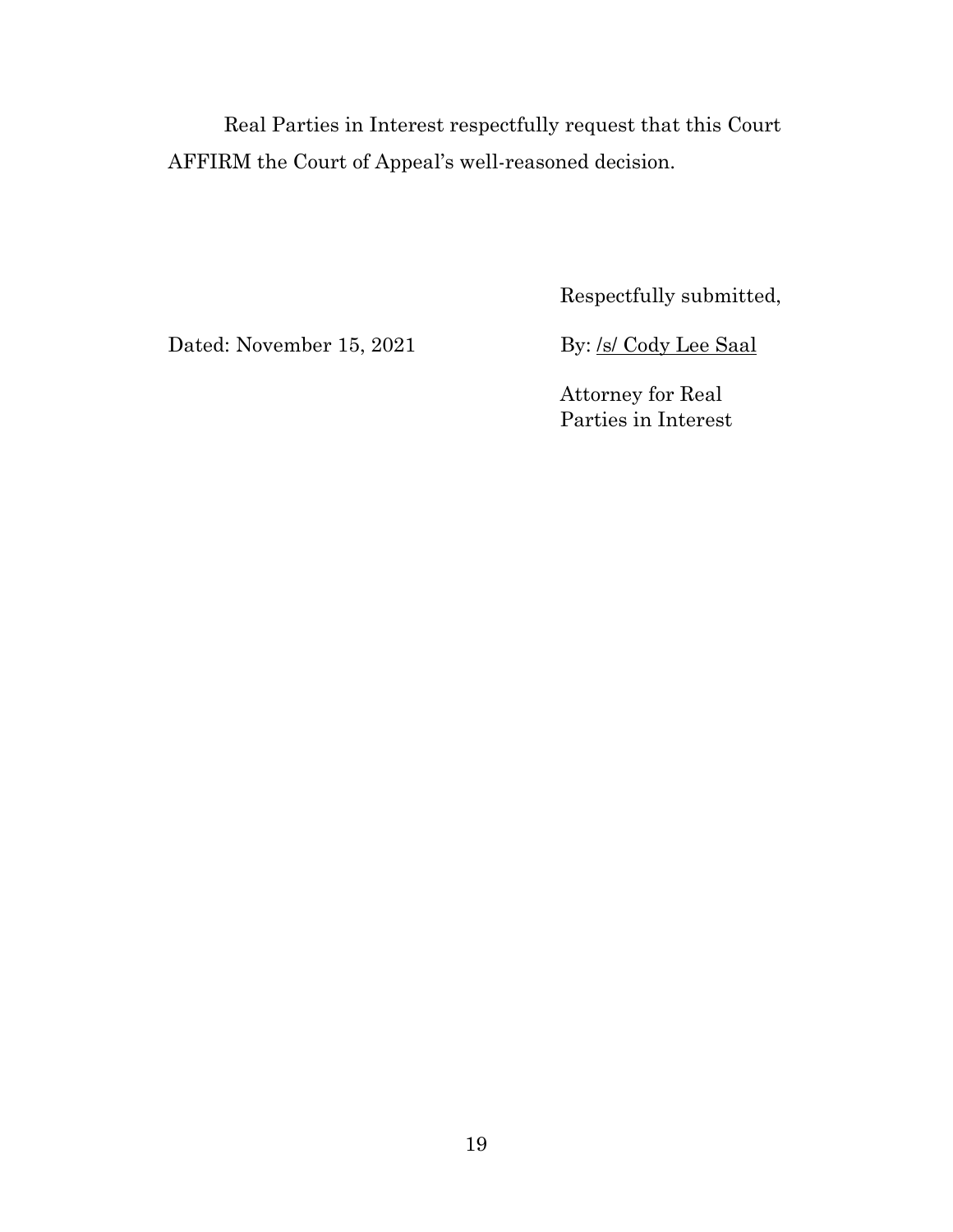#### **CERTIFICATE OF WORD COUNT**

The text of this brief is set using **13-pt Century Schoolbook**. According to Word, the computer program used to prepare this brief, this brief contains **3,246** words, excluding the cover, tables, signature block, this certificate and proof of service.

The undersigned certifies that this brief complies with the form requirements set forth in California Rules of Court, Rule 8.204(b) and Rule 8.520(c).

Dated: November 15, 2021 By: /s/ Cody Lee Saal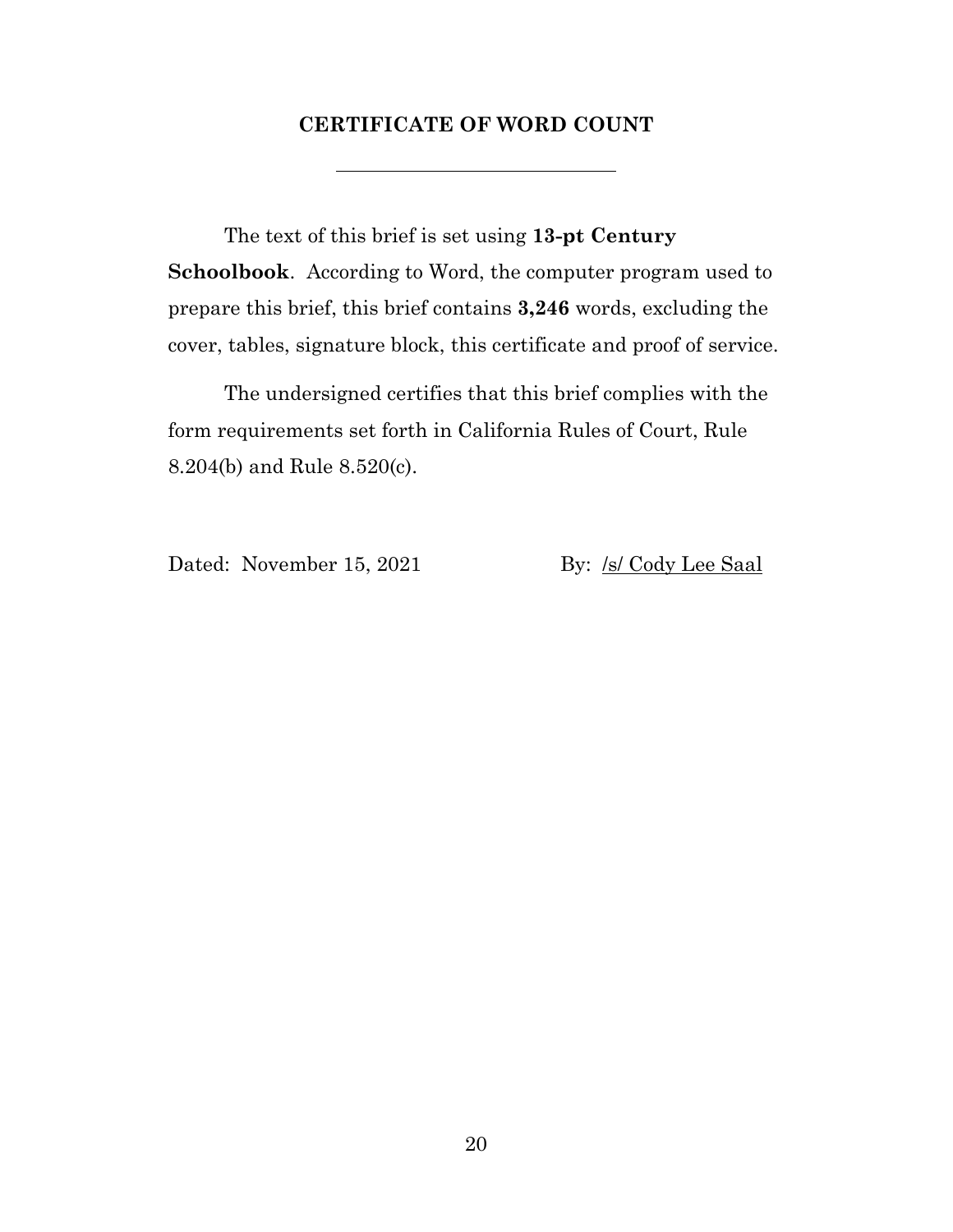#### **PROOF OF SERVICE**

#### *Brennon v. West Contra Costa Unified School District, et al.*

Supreme Court Case No.: S266254 Court of Appeal Case No.: A157026 Contra Costa County Superior Court, Case No. MSC16-01005

I, the undersigned, certify and declare as follows:

I am employed in the County of Contra Costa, State of California. I am over the age of 18 years and not a party to the within action. My business address is 2300 Contra Costa Blvd., Suite 450, Pleasant Hill, CA 94523.

On November 15, 2021, I served the attached document entitled on the interested parties in the above action by placing a true copy thereof enclosed in a sealed envelope(s), addressed as follows:

#### **ANSWER TO AMICUS CURIAE BRIEFS**

**X (BY MAIL)** by placing a true and correct copy of the document(s) listed above enclosed in sealed envelope(s) with postage fully prepaid in the U.S. Mail at Pleasant Hill, California.

I declare under penalty of perjury under the laws of the State of California that the foregoing is true and correct. Executed on November 15, 2021, at Pleasant Hill, California.

> /s/ Cody Lee Saal Cody Lee Saal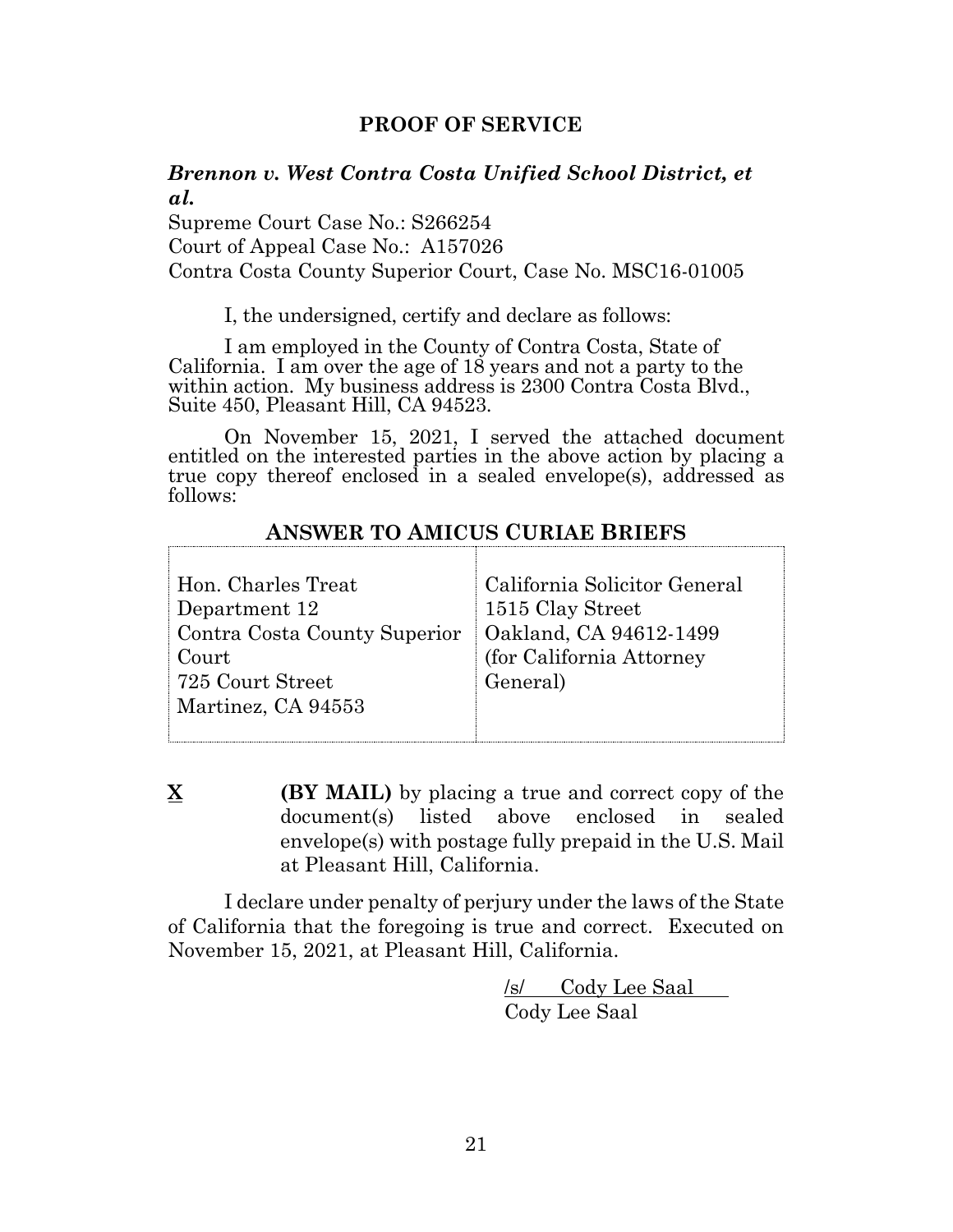#### **STATE OF CALIFORNIA**

Supreme Court of California

# *PROOF OF SERVICE*

# **STATE OF CALIFORNIA**

Supreme Court of California

#### Case Name:**B. (BRENNON) v. S.C. (WEST CONTRA COSTA UNIFIED SCHOOL DISTRICT)**

Case Number:**S266254**

Lower Court Case Number:**A157026**

- 1. At the time of service I was at least 18 years of age and not a party to this legal action.
- 2. My email address used to e-serve: **Csaal@esmlawfirm.com**

3. I served by email a copy of the following document(s) indicated below:

Title(s) of papers e-served:

| $\blacksquare$<br>Filin<br>$\mathbf{m}$<br>$\overline{\phantom{a}}$<br>$\mathbf{v}$ . | Title<br>Document                               |
|---------------------------------------------------------------------------------------|-------------------------------------------------|
| <b>BR</b>                                                                             | RealParties in<br>'nteres<br>'hh<br>$1 \cup .1$ |

Service Recipients:

| <b>Person Served</b>                                                                                | <b>Email Address</b>                 | <b>Type</b> | Date /<br><b>Time</b>               |
|-----------------------------------------------------------------------------------------------------|--------------------------------------|-------------|-------------------------------------|
| Douglas Collodel<br>Clyde & Co US LLP<br>112797                                                     | douglas.collodel@clydeco.us          | e-          | 11/15/2021<br>Serve 3:33:27<br>PM   |
| Sharon Arkin<br>The Arkin Law Firm<br>154858                                                        | sarkin@arkinlawfirm.com              | $e-$        | 11/15/2021<br>Serve 3:33:27<br>PM   |
| Linda Kilb<br>Disability Rights Education & Defense Fund<br>136101                                  | lkilb@dredf.org                      | $e-$        | 11/15/2021<br>Serve 3:33:27<br>PM   |
| Melissa Deleon<br><b>ACLU</b> Foundation of San Diego & Imperial                                    | mdeleon@aclusandiego.org             | $e-$        | 11/15/2021<br>Serve 3:33:27<br>PM   |
| Angelo McCabe<br>Clyde & Co US LLP                                                                  | angelo.mccabe@clydeco.us             | $e-$        | 11/15/2021<br>Serve 3:33:27<br>PM   |
| <b>Brandon Greene</b><br>American Civil Liberties Union Foundation of Northern California<br>293783 | $b$ greene@aclunc.org                | $e-$        | 11/15/2021<br>Serve 3:33:27<br>PM   |
| Micha Liberty<br>Liberty Law Office                                                                 | micha@libertylaw.com                 | e-          | 11/15/2021<br>Serve 3:33:27<br>PM   |
| Claudia Center<br>Disability Rights Education & Defense Fund<br>158255                              | center@dredf.org                     | $e-$        | 11/15/2021<br>Serve $3:33:27$<br>PM |
| Madison Simmons<br>Matheny Sears Linkert & Jaime<br>292185                                          | $ $ msimmons@mathenysears.com $ $ e- |             | 11/15/2021<br>Serve 3:33:27<br>PM   |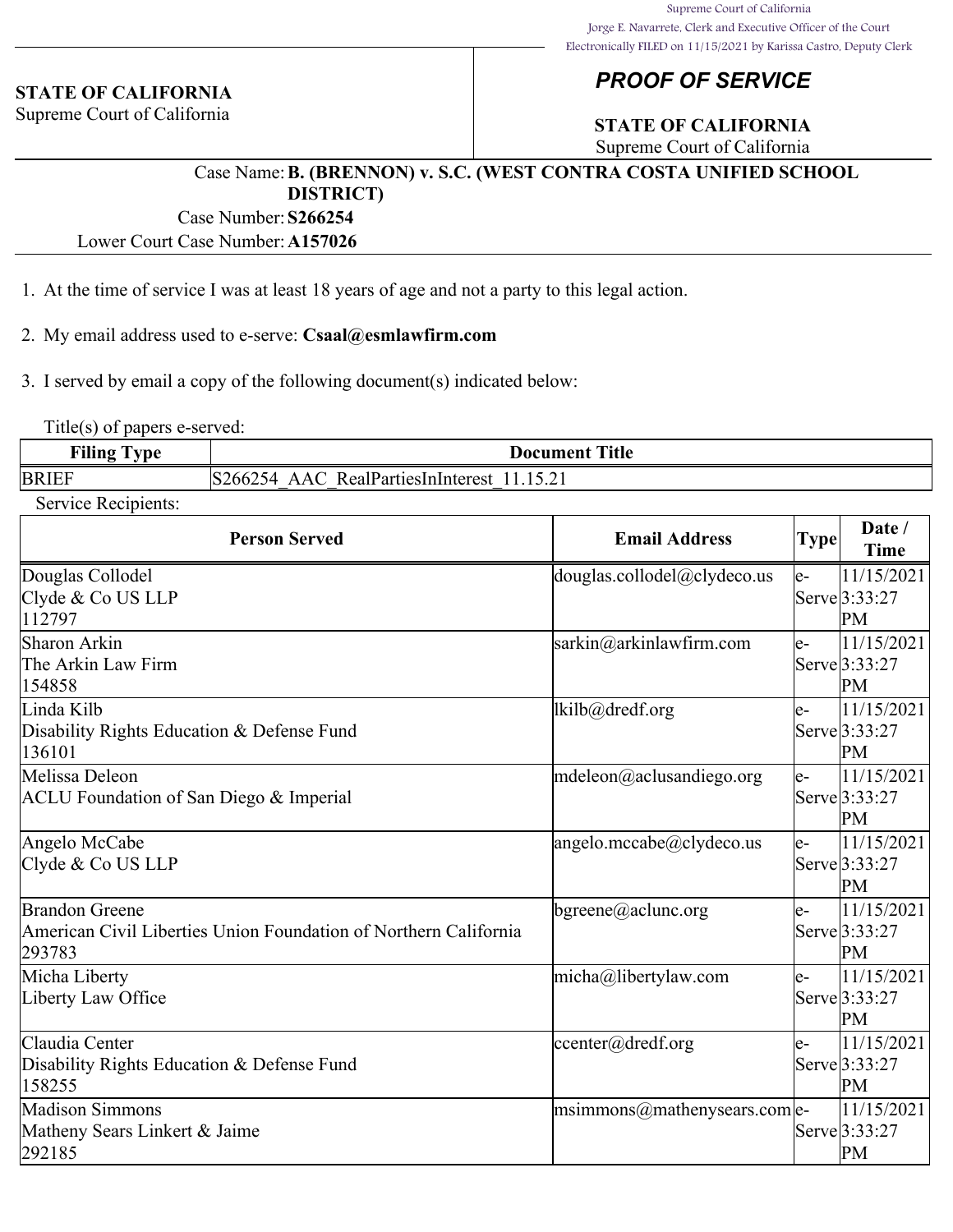| Camille Banks<br>Dannis Woliver Kelley                                        | cbanks@dwkesq.com           | le- | 11/15/2021<br>Serve 3:33:27<br>PM          |
|-------------------------------------------------------------------------------|-----------------------------|-----|--------------------------------------------|
| David Nahmias<br>Impact Fund<br>324097                                        | dnahmias@impactfund.org     | le- | 11/15/2021<br>Serve 3:33:27<br>PM          |
| Ana Najera Mendoza<br><b>ACLU Foundation of Southern California</b><br>301598 | AMendoza@aclusocal.org      | e-  | 11/15/2021<br>Serve 3:33:27<br>PM          |
| Ila Friend<br>Dannis Woliver Kelley                                           | ifriend@dwkesq.com          | le- | 11/15/2021<br>Serve 3:33:27<br>PM          |
| <b>Frank Nunes</b><br>Law Offices of Frank M. Nunes, Inc.                     | $info(\omega)$ nuneslaw.com | e-  | 11/15/2021<br>Serve 3:33:27<br>PM          |
| Jinny Kim<br>Legal Aid at Work<br>208953                                      | jkim@legalaidatwork.org     | e-  | 11/15/2021<br>Serve 3:33:27<br>PM          |
| Sue Evans<br>Dannis Woliver Kelley                                            | sevans@mdblaw.com           | e-  | 11/15/2021<br>Serve 3:33:27<br>PM          |
| William Ash<br>Dannis Woliver Kelley<br>324122                                | wash@dwkesq.com             | e-  | 11/15/2021<br>Serve 3:33:27<br>PM          |
| Cody Saal<br>Edrington, Schirmer & Murphy LLP<br>286041                       | Csaal@esmlawfirm.com        | le- | $\sqrt{11/15/2021}$<br>Serve 3:33:27<br>PM |
| David Obrand<br>Dannis Woliver Kelley<br>293657                               | dobrand@dwkesq.com          | e-  | 11/15/2021<br>Serve 3:33:27<br>PM          |
| Marelyn Garcia<br><b>ACLU</b> of Southern California                          | mgarcia@aclusocal.org       | le- | 11/15/2021<br>Serve 3:33:27<br>PM          |
| Keith Bray<br>California School Baords Association                            | kbray@csba.org              | e-  | 11/15/2021<br>Serve 3:33:27<br>PM          |
| Shanti Friend<br>Dannis Woliver Kelley                                        | sfriend@dwkesq.com          | e-  | 11/15/2021<br>Serve 3:33:27<br>PM          |
| Sue Ann Evans<br>Dannis Woliver Kelley<br>151562                              | sevans@dwkesq.com           | e-  | 11/15/2021<br>Serve 3:33:27<br>PM          |
| Alan Dell'ario<br>Attorney at Law<br>60955                                    | charles@dellario.org        | e-  | 11/15/2021<br>Serve 3:33:27<br>PM          |
| Alison Beanum<br>Clyde & Co US LLP                                            | alison.beanum@clydeco.us    | le- | 11/15/2021<br>Serve 3:33:27<br>PM          |
| Susan Henderson<br>Disability Rights Education & Defense Fund                 | shenderson@dredf.org        | e-  | 11/15/2021<br>Serve 3:33:27<br>PM          |